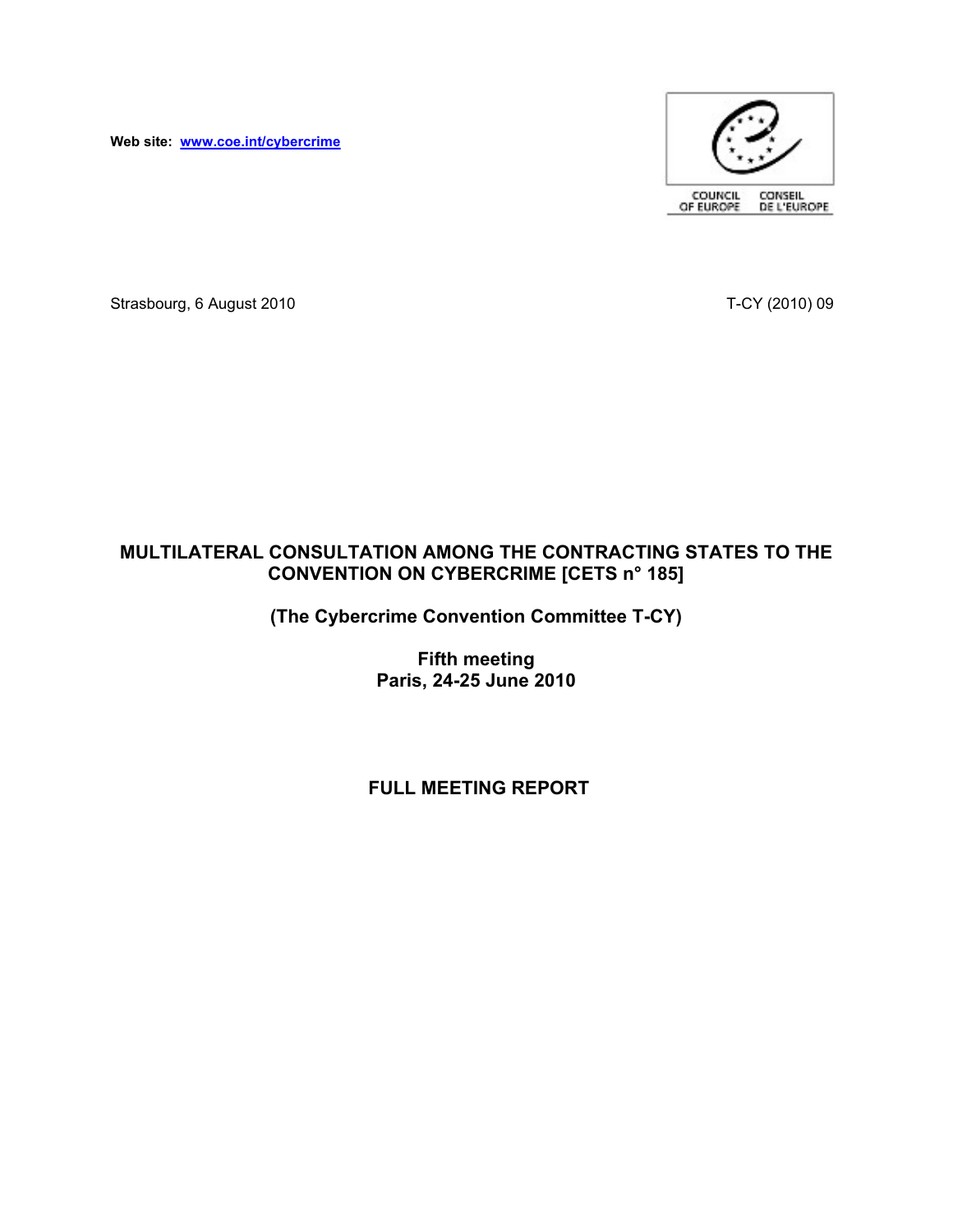## **Executive summary**

At its fifth meeting (24 – 25 June 2010), the Cybercrime Convention Committee (T-CY):

- adopted a set of Rules of Procedure for the Bureau;
- elected Mr Markko Künnapu (Estonia) as Chair and Mr Erik Planken (the Netherlands) as Vice-Chair;
- elected Ms Nora Kaiser (Germany), Messrs Pedro Verdelho (Portugal), Andrew Fialkovskyi (Ukraine) and Ms Ioana Bogdana Albani (Romania) as members of the Bureau;
- took note that Ms Betty Shave (United States of America) will continue as member of the Bureau in accordance with the rules of procedure;
- examined the possibilities for financing the work of the Committee and instructed the Secretariat, in consultation with the Bureau, to prepare a letter from the Secretary General to the Parties to the Convention presenting the possible options on financing for their final decision;
- discussed the working methods of the Committee and decided to call on Parties to contribute to the promotion of the Convention through bilateral contacts with thirds countries;
- examined the replies of the questionnaire on Transborder access to data and instructed the Bureau to prepare terms of reference for its future standard-setting work on jurisdiction and transborder access to data and submit it to the Committee with a road map for implementation, at the earliest convenience;
- took note of the reply by the Committee of Ministers to Parliamentary Assembly Recommendation 1882(2009) "The promotion of Internet and online media services appropriate for minors" and instructed the Bureau to reflect further on possible actions of the T-CY related to the legal responsibilities of Internet Services Providers with regard to illegal content and report back to the next plenary;
- called on the United Nations Office on Drugs and Crime (UNODC) for the T-CY to be associated with its work on strengthening international co-operation on Cybercrime, including through the participation of the Committee as an International Governmental Organisation in the relevant intergovernmental expert groups of UNODC, as well as *vis-à-vis* the development of an action plan for sustainable capacity building at the international level;
- examined the possibilities of closer co-operation with the private sector, being convinced of the need thereof, and instruct the Bureau to develop concrete proposals as to how such closer cooperation can be achieved;
- welcomed the setting up by the Council of Europe of a restricted website relating to the 24/7 contact points;
- welcomed the fruitful co-operation between the Committee and the G8 High-Tech Crime Subgroup and encourage further collaboration with it with a view to strengthening the effective functioning of the network and making contact details available on secure websites;
- invited the Committee of Ministers to adopt a decision encouraging non-member states with the required legislation and proven co-operation capacity to accede to the Budapest Convention;
- invited the Committee of Ministers to mandate the T-CY, in close co-operation with the CDPC, to provide advice to the Committee of Ministers on the criteria and procedure, in conformity with article 37 of the Convention, to be followed as regards the accession of non-members to the Budapest Convention;
- decided to mark the 10<sup>th</sup> anniversary of the Budapest Convention by an appropriate event and instructed the Bureau to prepare proposals for such an event and its programme, including financing.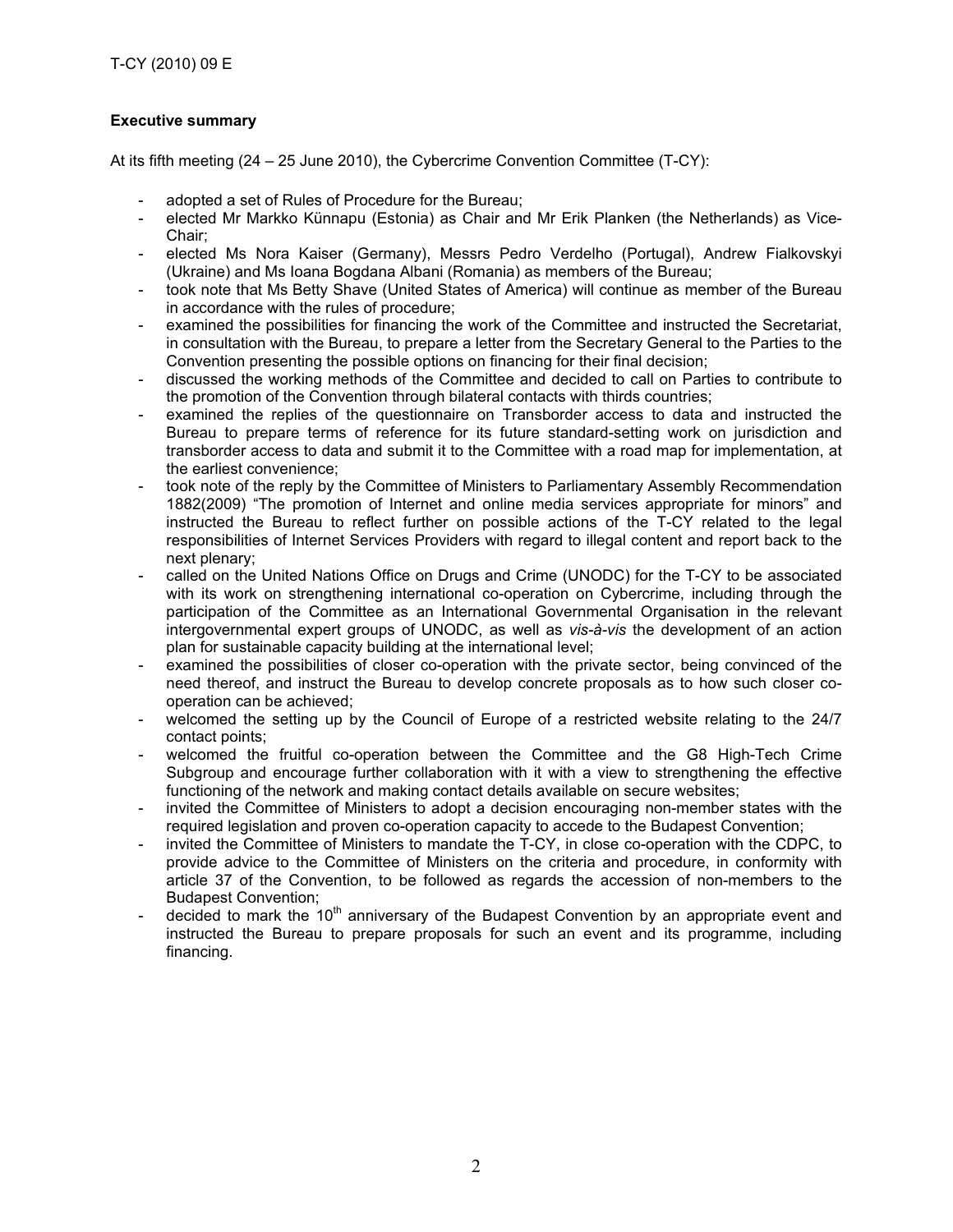## **1. Opening of the meeting**

1. The Cybercrime Convention Committee (T-CY) held its fifth meeting in Paris on 24 and 25 June 2010. The meeting was chaired by the Vice-Chair, Mr Markko Künnapu (Estonia). The Chair, Ms Betty Shave (United States) was excused from participating in the meeting.

2. The Secretariat informed the Committee about the reform process in the Council of Europe and its potential impact for the work on cybercrime (see speech of Mr Jörg Polakiewicz in Appendix x).

## **2. Adoption of the agenda**

3. The agenda was adopted.

## **3. Rules of procedure for the Bureau**

4. The T-CY examined the draft Rules of Procedure for the Bureau and decided to amend the draft by increasing the number of ordinary members of the Bureau from three to four. The Rules of Procedure for the Bureau were adopted as amended.

## **4. Election of the Chair and Vice-Chair**

5. The T-CY elected Mr Markko Künnapu (Estonia) as new Chair and Mr Erik Planken (Netherlands) as Vice-Chair in accordance with the Rules of Procedure for the Bureau. The new Chair and Vice-Chair took office immediately after the meeting.

### **5. Election of the Members of the Bureau**

6. The T-CY elected four Members of the Bureau in accordance with the Rules of Procedure for the Bureau. The new Members of the Bureau are: Ms Nora Kaiser (Germany), Messrs Pedro Verdelho (Portugal), Andrew Fialkovskyi (Ukraine), and Ms Ioana Bogdana Albani (Romania). They took office immediately after the meeting.

7. The outgoing Chair, Ms. Betty Shave (United States), will continue as *de iure* member of the Bureau for the coming two years in accordance with the Rules of Procedure for the Bureau.

### **6. Financing and working methods**

8. The T-CY examined the document prepared by the Secretariat and took note of the presentation by the Secretariat concerning the financial situation of the Committee.

9. A large majority of delegations were not in a position to express their preference for either option 1 (obligatory financial contributions according to rules to be established under Article 46 (2) of the Convention) or option 2 (financing through the creation of an enlarged partial agreement covering cybercrime and Internet security issues). Those delegations expressing their preference for option 1 or option 2 were almost equally divided.

10. A number of delegations, referring to the unique position of the Convention and the work of the T- CY globally on policy-making and standard-setting in the field of cybercrime, underlined the importance of providing for the funding of the T-CY through the ordinary budget of the Council of Europe as a political signal, that the Council of Europe is attaching priority to the fight against cybercrime.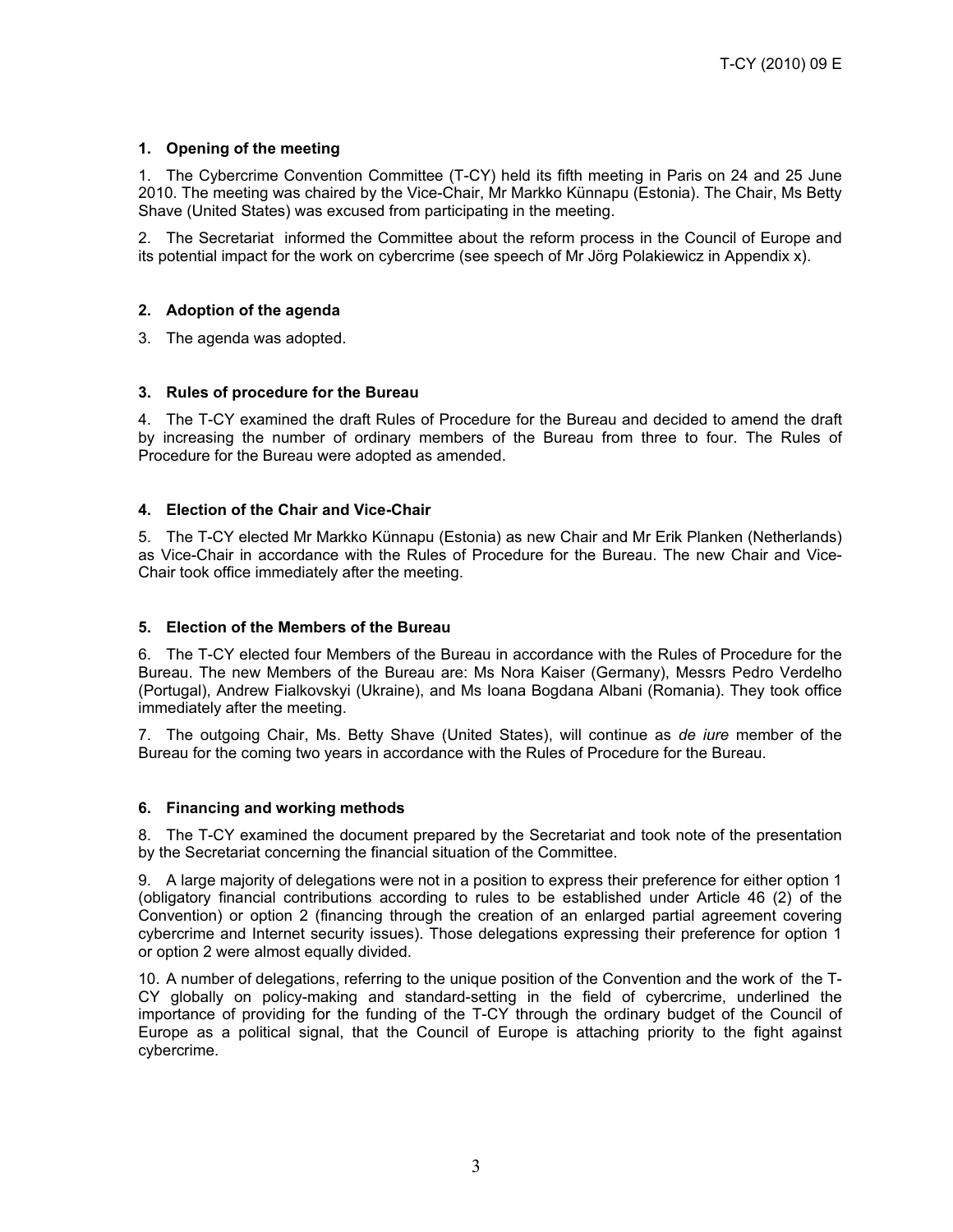11. The Committee decided to instruct the Secretariat, in consultation with the Bureau, to prepare a letter from the Secretary General to the Parties to the Convention presenting options 1 and 2 on financing for their final decision.

12. Moreover, the Committee welcomed the Secretary General's decision to declare Internet security and Cybercrime as priorities for the Council of Europe. It decided to invite the Committee of Ministers and the Secretary General to provide the T-CY with adequate financial and human resources, enabling the Committee to fulfil its important functions properly.

13. While awaiting a decision on the modalities for future financing and underlining the need for the Council of Europe to provide through its ordinary budget for financial resources for the work of the Committee, the Committee called on Parties able to do so to provide voluntary contributions.

14. As regards working methods of the Committee, the T-CY discussed how best to assist the Council of Europe in promoting the Convention. It was agreed that Parties should promote the Convention in their bilateral contacts with third countries.

### **7. and 8. Transborder access to data and jurisdiction on the Internet and related matters**

15. The T-CY took note of the presentation provided by the Secretariat concerning the questionnaire on transborder access to data and examined the replies to the questionnaire. In this context, the Committee discussed the practical applications of Article 32 (b) of the Convention and their legal implications. With this in mind one delegation made the observation that the main problem of transborder access to data and data flows is not so much the technical or legal challenges involved, as these can generally be overcome, but the underlying – essentially political – problem of sovereignty of states and the implied breach thereof, whenever authorities of one state effectively operate in the jurisdiction of another state without having obtained the necessary authorisations.

16. In this context some delegations expressed their concern that it was important to carefully circumscribe the right for Parties to transborder access to data in order to avoid such access being abused for espionage purposes.

17. The T-CY continues its discussions on jurisdiction on the Internet and related matters, in particular with regard to problems incurred in cooperation between law enforcement authorities and Internet Service Providers (ISP), as well as the effects of "cloud computing".

18. The Committee welcomed the presentation on cybercrime and jurisdiction by the delegation of the Netherlands.

19. The Committee instructed the Bureau to prepare terms of reference for its future work on standard-setting in the closely related areas of jurisdiction and transborder access to data and submit it to the Committee. The draft terms of reference should also include a road map for implementation.

### **9. Responsibilities of Internet Service Providers (ISP)\***

20. The T-CY took note of the comments of the Committee (prepared by the Bureau) and the Committee of Ministers' reply to Parliamentary Assembly Recommendation 1882 (2009) entitled "The promotion of Internet and online media services appropriate for minors".

21. The Committee instructed the Bureau to reflect further on possible actions of the T-CY related to the legal responsibilities of Internet Service Providers with regard to illegal content and report back to the next plenary.

## **10. Cybercrime and data protection: Presentation by Ms Vanna Palumbo of the Italian Data Protection Authority**

22. The T-CY took note of the presentation by Ms Palumbo about work currently being undertaken on law enforcement and privacy by the "Working Party on Police and Justice". This Working Party has been mandated by the European Conference of data protection authorities to monitor and examine the developments in the area of police and law enforcement to face the growing challenges for the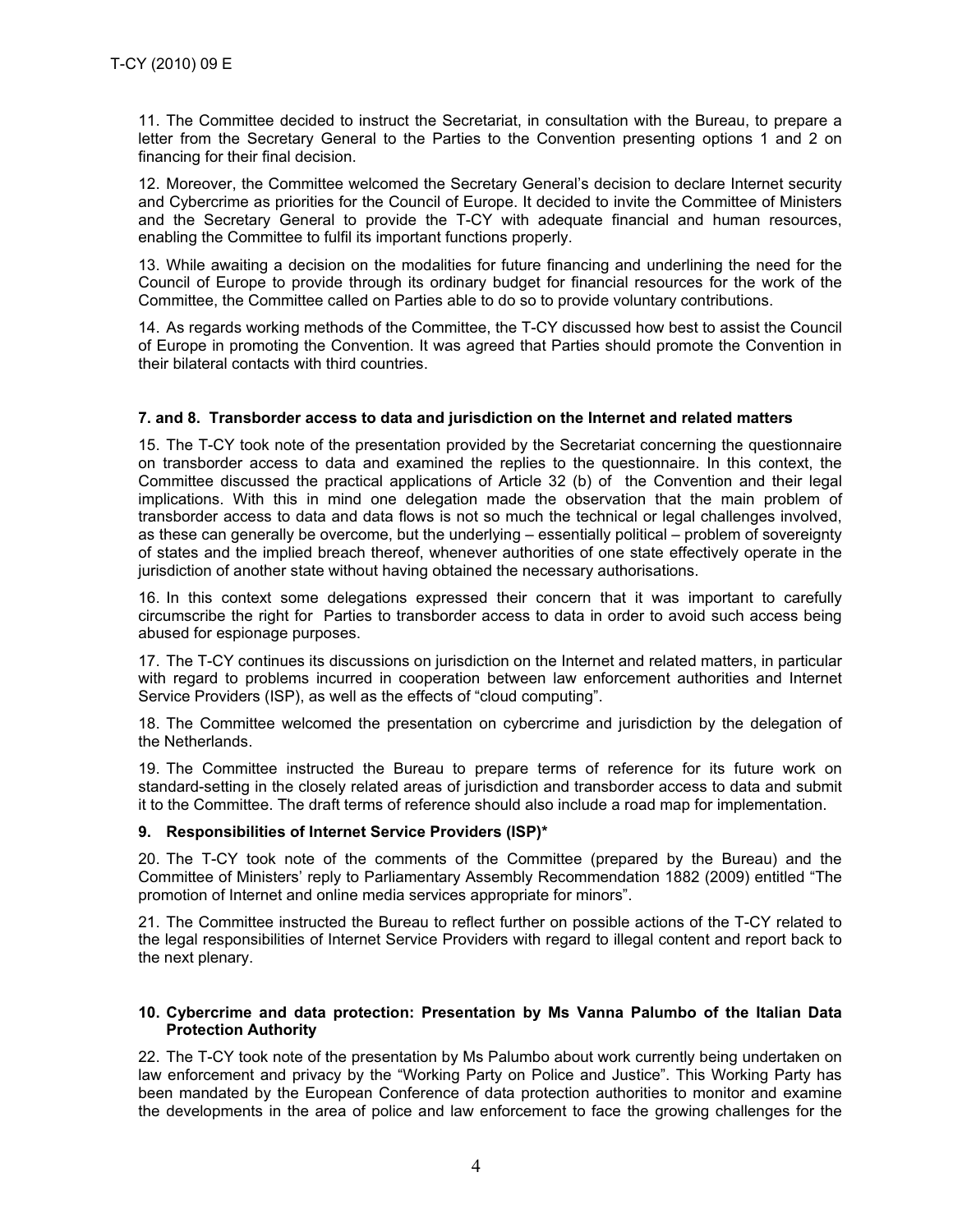protection of individuals with regard to the processing of their personal data. The importance of having adequate data protection standards when implementing the Convention on Cybercrime was emphasised.

## **11. International co-operation on cybercrime related matters between states, international organisations and the private sector: Relations with other organisations (UN, G8, EU, OECD)**

23. The Secretariat informed the Committee about the outcome concerning cybercrime of the Twelfth United Nations Congress on Crime Prevention and Criminal Justice, which took place in Salvador de Bahia, Brazil, from 12 - 19 April 2010, and the UNODC May meeting in Vienna, from the Council of Europe perspective.

24. Representatives of the aforementioned observer organisations and institutions (with the exception of the EU which was not present) informed the Committee about relevant activities.

25. The Committee called on the United Nations Office on Drugs and Crime (UNODC) to associate the T-CY with its ongoing and planned work on strengthening international cooperation on cybercrime. The representative of the UNODC explained that the Council of Europe would be entitled to representation as an International Governmental Organisation (IGO) in the relevant inter governmental expert groups of UNODC as well as vis-à-vis the development of an action plan for sustainable capacity building at international level.

26. As regards co-operation with the private sector, the T-CY underlined the importance of closer cooperation and instructed the Bureau to develop concrete proposals as to how such closer cooperation can be achieved.

## **12. The merger and harmonisation of lists of contact points\***

27. The T-CY took note of the information provided by the Secretariat on how, in accordance with the decisions of the T-CY at its Fourth meeting on 12 and 13 March 2009, the Bureau of the T-CY has, through the Secretariat, conducted discussions with the G8 concerning a possible partial merger of the lists of contact points on cybercrime as part of the collaboration between the T-CY and the G8 on the 24/7 Network.

28. The Committee noted that a complete merger of lists faces difficulties because of a wider scope of functions of 24/7 contact points under the Cybercrime Convention. Nevertheless, the Committee welcomed the fruitful cooperation with the G8 High-Tech Crime Subgroup and encouraged further collaboration with it, aiming at strengthening the effective functioning of the network and making contact details available on secure websites.

29. The Secretariat informed about the new website www.coe.int/tcy which now contains a restricted area designed to host contact details concerning the 24/7 network. These data will consequently be removed from the Treaty Office website (except the general name of ministry/entity and address if available).

30. The delegation of Italy informed the Committee about a new secure website which is being developed by the Italian authorities in cooperation with the EU and the G8 for hosting cybercrime contact lists. In the future, the lists of the 24/7 network of the Council of Europe could possibly also be hosted on this site.

### **13. Situation concerning accessions to the Convention and its Additional Protocol**

31. The T-CY took note of the information provided by the Secretariat on the state of accession to the Budapest Convention and its Additional Protocol. Delegations representing states that are not yet parties to the Budapest Convention and/or its additional protocol provided information about ongoing ratification or accession procedures.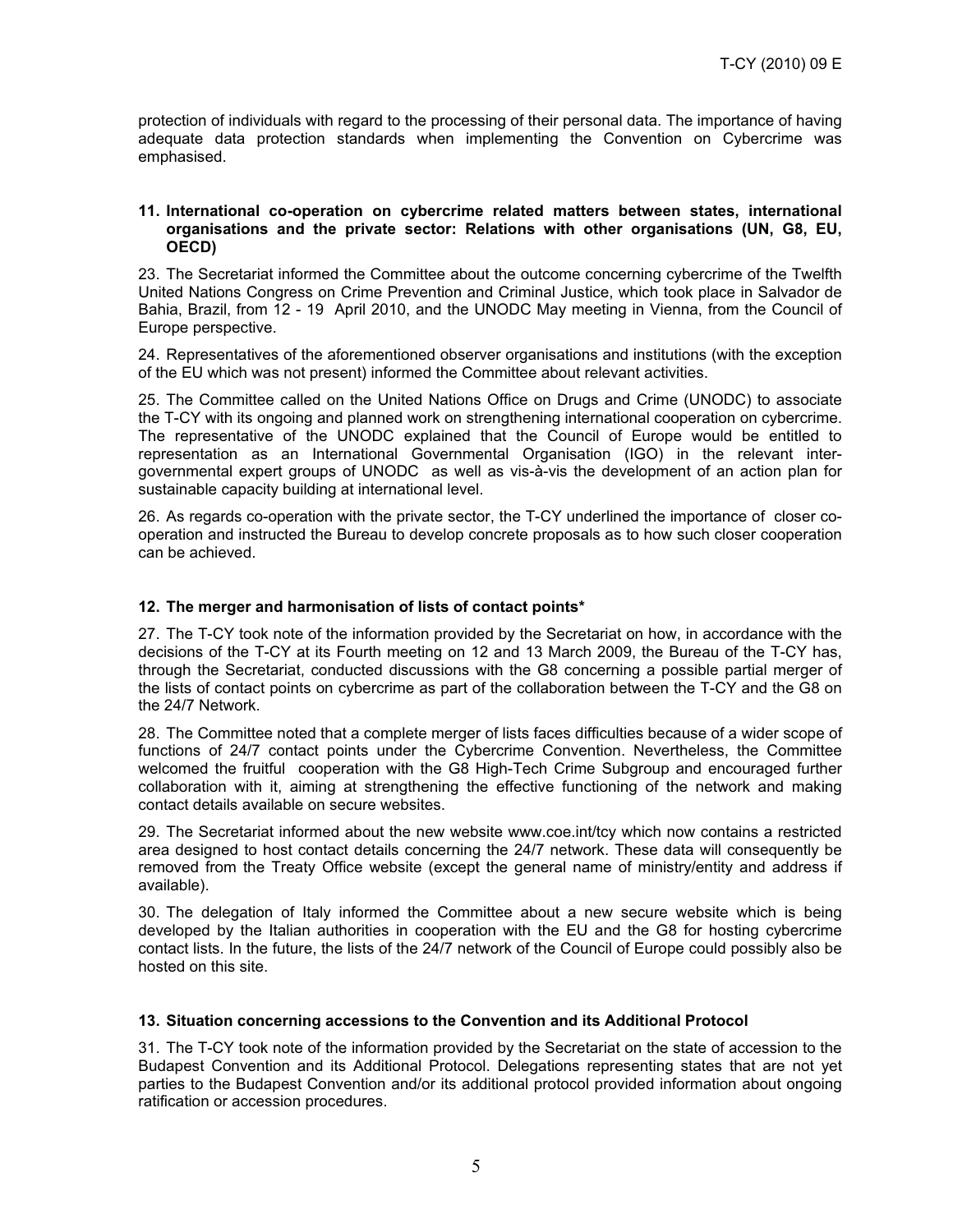### **14. Development of criteria to be applied by the T-CY for recommending accession of non member states to the Convention to the Committee of Ministers\***

32. The T-CY examined the discussion paper prepared by the Secretariat on modalities of accession by third countries to the Budapest Convention (doc. T-CY(2010) 06).

33. On the basis of its discussions, the T-CY decided to invite the Committee of Ministers to adopt a decision encouraging non-member states with the required legislation and proven cooperation capacity to accede to the Convention. It further invited the Committee of Ministers to mandate the T- CY to provide – in close cooperation with the CDPC – advice to the Committee of Ministers on the criteria and procedure to be followed as regards the accession of non-members to the Convention. The Committee underlined that such criteria and procedures should respect Article 37 of the Convention.

## **15. 10th anniversary of the Convention**

34. 23 November 2011 will mark the 10th anniversary of the Budapest Convention. The T-CY decided to mark the anniversary by an appropriate event. Some delegations proposed to produce a publication on the Convention as part of such an event celebrating the anniversary. The Committee instructed the Bureau to prepare proposals for an event and its possible programme. The proposals should look into the financing of an event.

## **16. Any other business**

35. No issues were raised under this item.

## **17. Next meeting of the Cybercrime Convention Committee (T-CY)**

36. The Committee decided to set a date for its next plenary meeting in 2011 through a written procedure in consultation with the Bureau.

**\* \* \* \***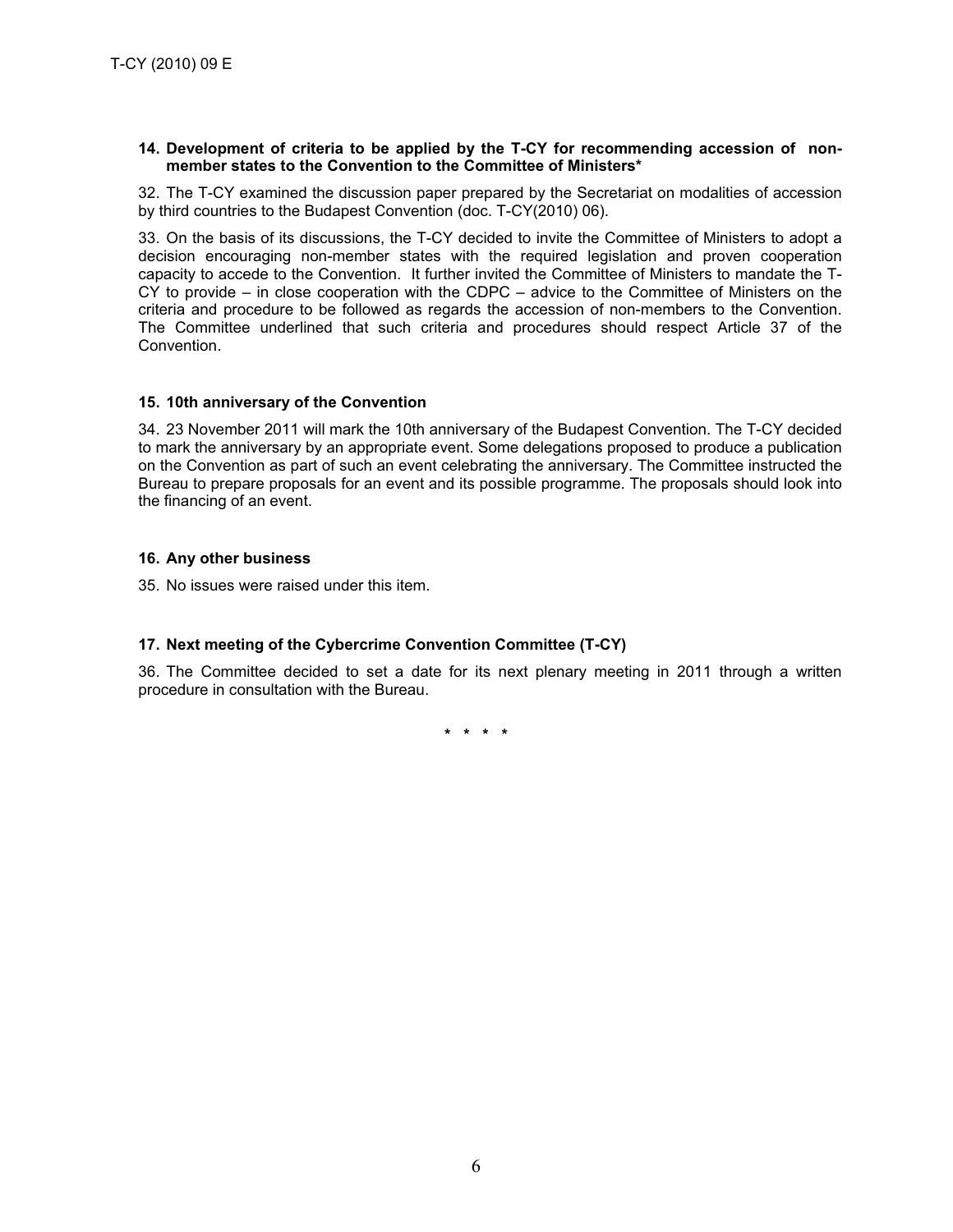# **APPENDIX I**

# **Rules of Procedure for the Bureau (T-CY (2010) 04)**

## **Composition, election, functions and competences of the Bureau**

## **Article 1. Composition of the Bureau**

- 1. The Bureau shall be composed of the Chair, the Vice-Chair of the Committee, together with four elected members and the outgoing Chair who may remain a member *de iure* of the Bureau during the first mandate of the new Chair. The other members shall be elected from among the representatives on the Committee. The Bureau is elected for a period of two years. The members, including the Chair and Vice-Chair, shall be eligible for re-election once.
- 2. The Vice-Chair shall replace the Chair, if the latter is absent or otherwise unable to preside over the meeting. If the Vice-Chair is absent, the Chair shall be replaced by another member of the Bureau, appointed by the latter.
- 3. If a member of the Bureau ceases to be a member of the Committee or resigns his/her office before its normal expiry, the Committee may elect a successor for the remainder of the term of that office.
- 4. If a member is not able to participate in a meeting of the Bureau, he/she may appoint an ad hoc replacement.

## **Article 2. Election of the Bureau**

- 1. Election of the Chair and the Vice-Chair shall require a two-thirds majority at the first ballot and a simple majority at the second ballot. The election shall be held by a show of hands, unless a member of the Committee requests a secret ballot.
- 2. Other members of the Bureau shall be elected in the same manner as the Chair and Vice-Chair. They shall be elected immediately after the Chair and the Vice-Chair in accordance with an equitable distribution of posts, taking into account in particular, geographical distribution, gender balance and legal systems.

## **Article 3. Meetings of the Bureau**

Except where otherwise decided by the Bureau, it shall meet in closed session.

### **Article 4. Functions of the Bureau**

The Bureau shall direct the work of the Committee between plenary meetings, and in particular:

- a. prepare preliminary draft legal instruments and draft opinions;
- b. prepare and approve opinions requested by Council of Europe bodies;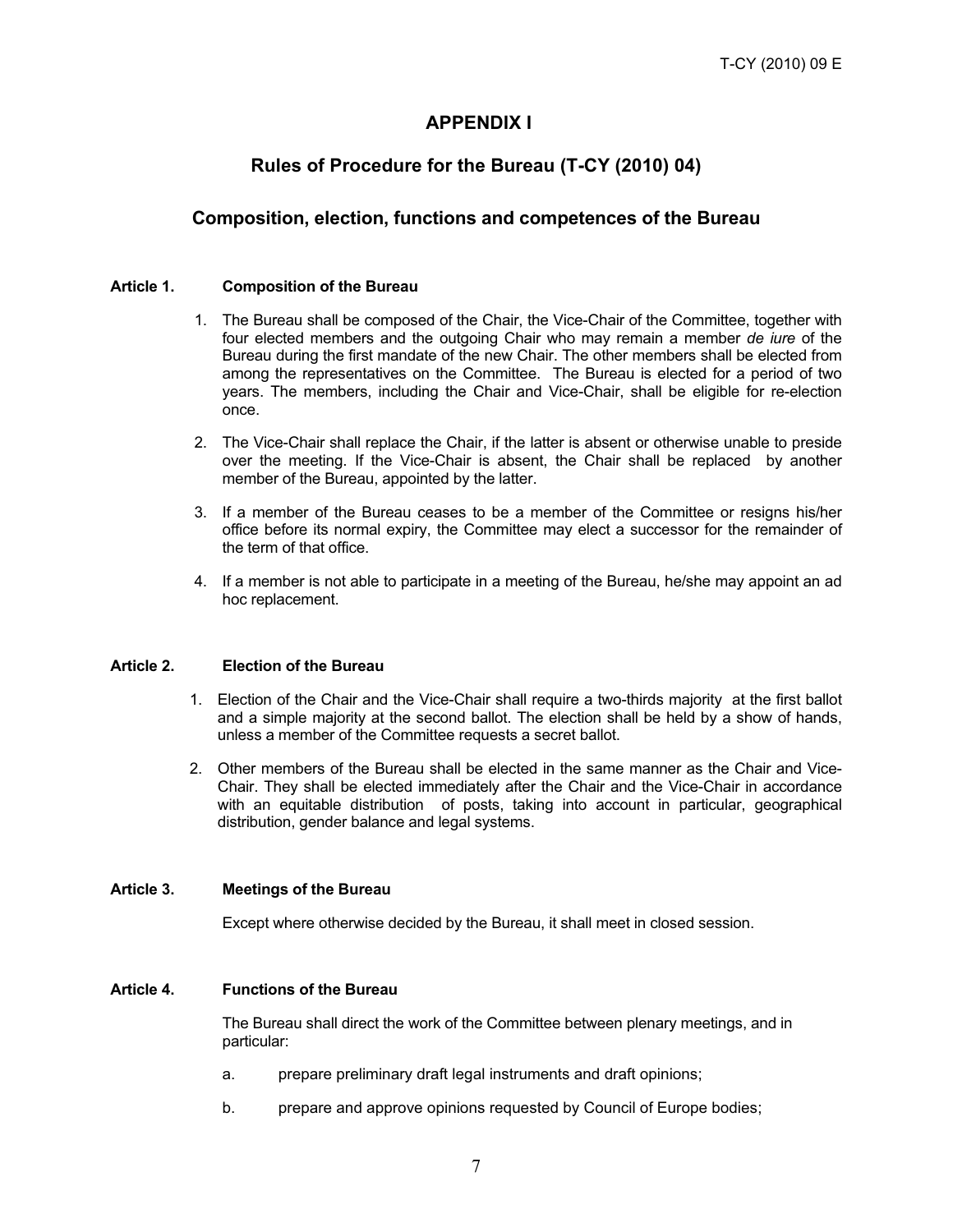- c. prepare reports taking into account of the comments of the Committee delegations, where possible, unless the report is urgent;
- d. prepare the programme of activities and propose priorities to the Committee for future work according to the Committee' working programme with a suggested timetable;
- e. review the agenda of the plenary meeting and propose the way the Committee's business should be dealt with (for example, drafting the order of business, identifying issues of particular importance, etc);
- f. invite external guest speakers, where appropriate;
- g. appoint experts to carry out specific activities;
- h. make appointments to other Council of Europe bodies;
- i. report back to the Committee on its activities between the plenary meetings;
- j. deal with any other matter specifically delegated to it by the Committee.

## **Article 5. Decisions of the Bureau**

Before taking a decision, unless the matter has been specifically delegated to it by the Committee in accordance with Article 4 (j), the Bureau shall consult the members of the Committee and take their observations into account. When the Bureau exercises the powers of the Committee, its decisions shall be taken by consensus. Where there is disagreement, it shall submit its draft decision to the Committee.

**\* \* \* \***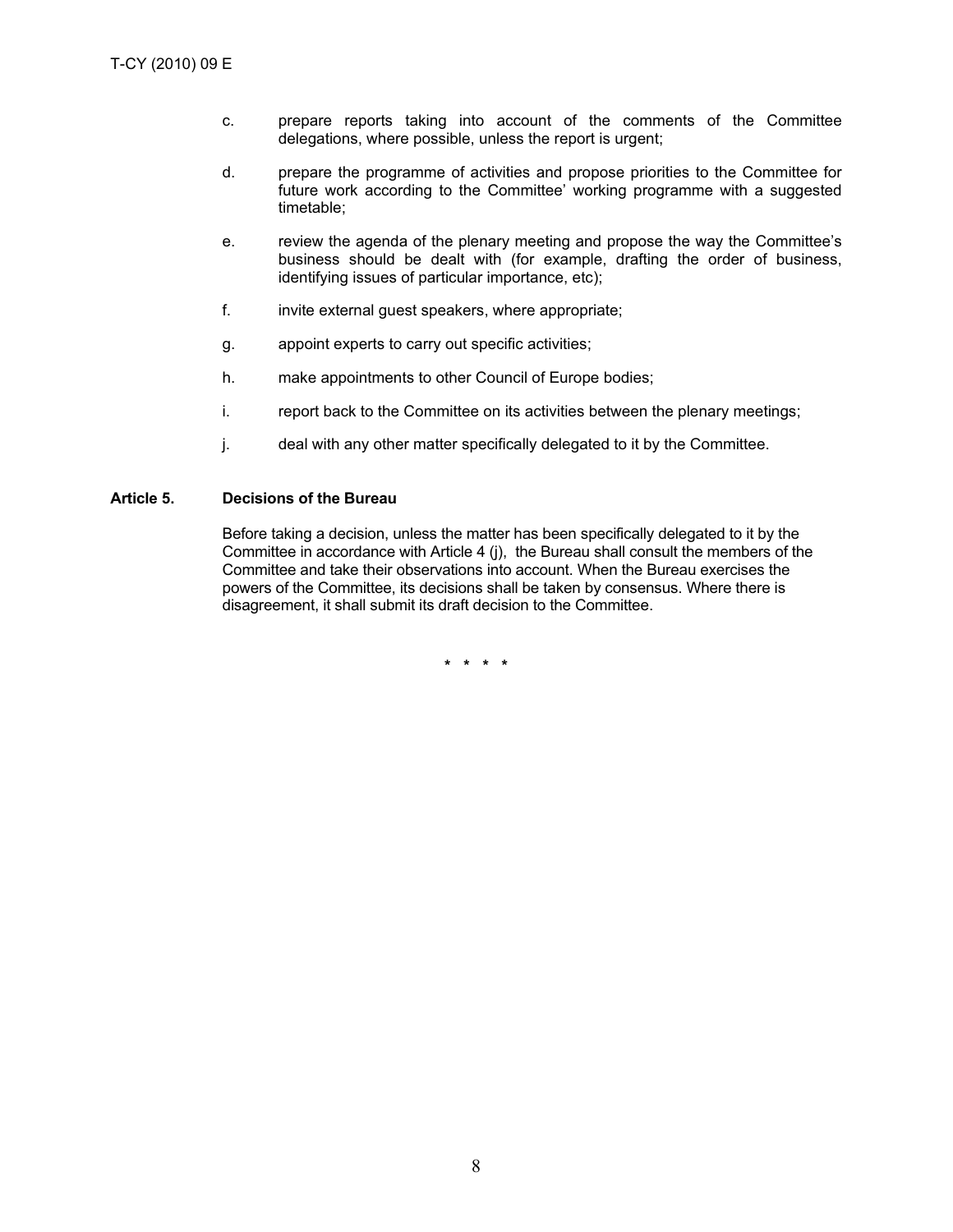# **APPENDIX II**

# **AGENDA**

|                                                                                                            | 1. Opening of the meeting                               | Speech by the Secretary General of<br>the Council of Europe                                                |
|------------------------------------------------------------------------------------------------------------|---------------------------------------------------------|------------------------------------------------------------------------------------------------------------|
|                                                                                                            | 2. Adoption of the agenda                               | T-CY (2010) 02<br>T-CY (2010) 02 ann                                                                       |
|                                                                                                            | 3. Rules of procedure for the Bureau                    | T-CY (2010) 04                                                                                             |
|                                                                                                            | 4. Election of the Chair and Vice-Chair                 |                                                                                                            |
|                                                                                                            | 5. Election of the Members of the Bureau                |                                                                                                            |
|                                                                                                            | 6. Financing and working methods                        | T-CY (2010) 03                                                                                             |
| 7.                                                                                                         | Transborder access to data                              | T-CY (2010) 01<br>T-CY (2010) 05<br>restricted documents distributed by<br>mail                            |
| 8.                                                                                                         | Jurisdiction on the Internet and related matters        |                                                                                                            |
| 9.                                                                                                         | Responsibilities of Internet Service Providers<br>(ISP) | Recommendation 1882(2009)<br>T-CY (2010) 08                                                                |
| 10. Cybercrime and data protection:<br>Presentation by Ms Palumbo (Data Protection<br>Commissioner, Italy) |                                                         | <b>Draft Recommendations</b>                                                                               |
|                                                                                                            |                                                         | Draft decision supervision policy                                                                          |
|                                                                                                            |                                                         | Draft annual report for the year 2009 -<br>Working Party on Police and Justice                             |
|                                                                                                            |                                                         | Draft model clause - Bilateral Agreements -<br>Working Party on Police and Justice                         |
|                                                                                                            |                                                         | <b>Resolution of the Spring</b><br>Conference 2010 of the European<br><b>Data Protection Commissioners</b> |
|                                                                                                            |                                                         | T-PD-BUR (2010) 03                                                                                         |

11. International co-operation on cybercrime related matters between states, international organisations and the private sector: Relations with other organisations (UN, G8, EU)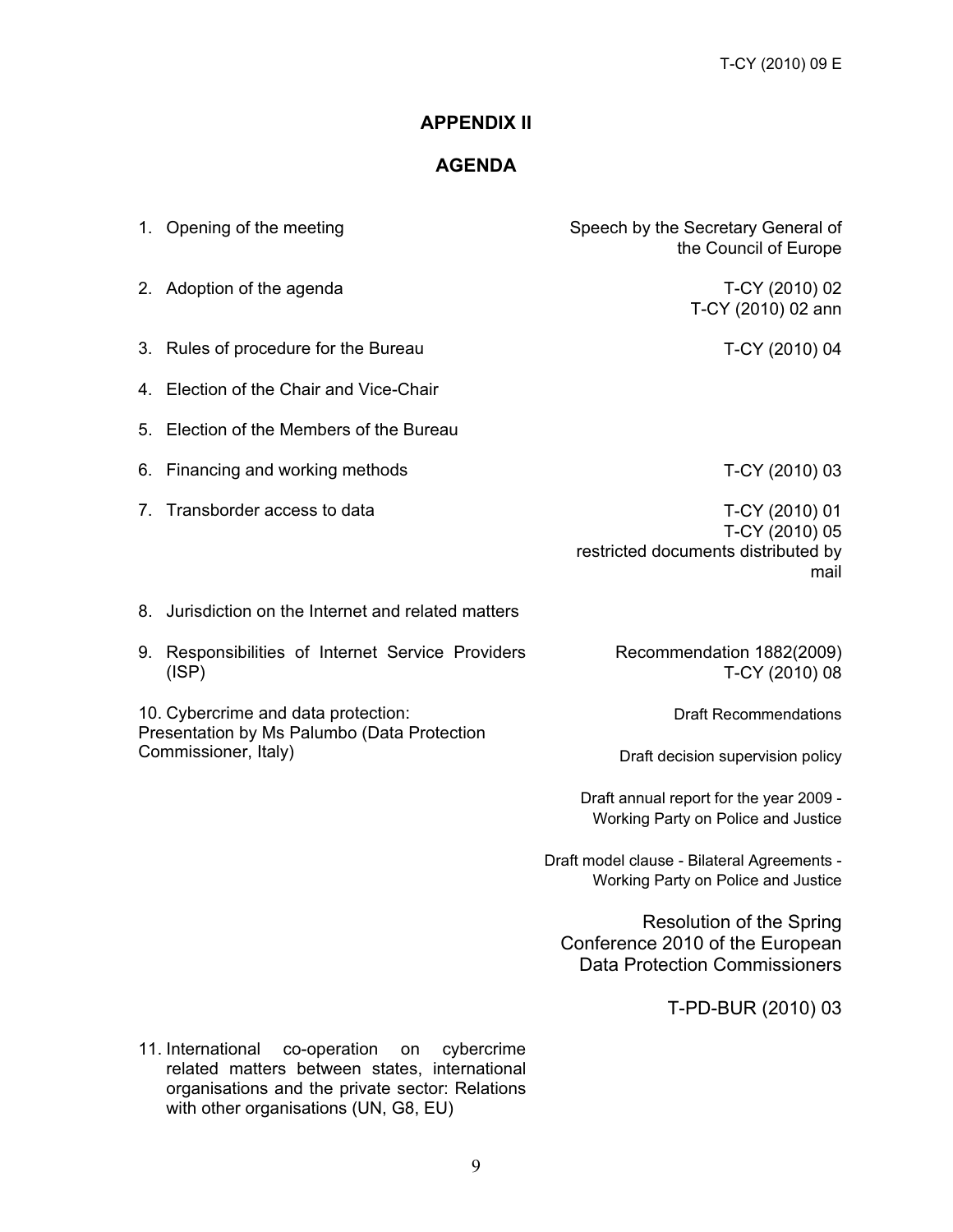- 12. The merger and harmonisation of lists of contact points
- 13. Situation concerning accessions to the Treaty Office's list<br>Convention and its Additional Protocol T-CY (2010) 07
- 14. Modalities of accession by non-member States to the Convention to the Committee of **Ministers**
- 15.  $10^{th}$  anniversary of the Convention
- 16. Any other business

17. Next meeting of the Cybercrime Convention Committee (T-CY)

T-CY (2010) 06

**\* \* \* \***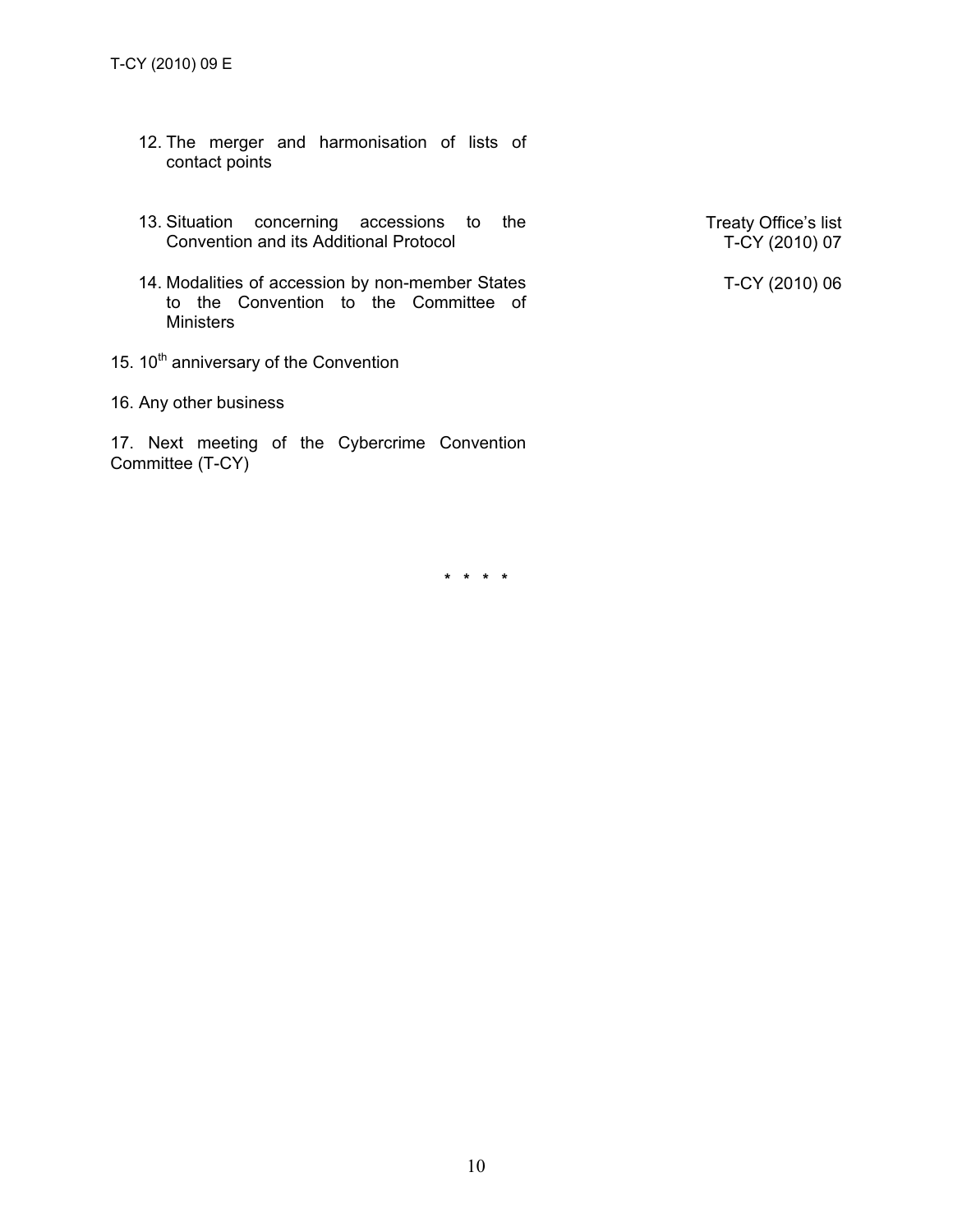## **APPENDIX III LIST OF PARTICIPANTS**

# **BUREAU MEMBERS /** *MEMBRES DU BUREAU*

**Chair of the Committee /** *Présidente du Comité* **:**

**Ms Betty SHAVE (United States of America /** *Etats-Unis d'Amérique***),** apologised / *excusée*

**Vice-Chair of the Committee /** *Vice-Président du Comité* **:**

**Mr Markko KÜNNAPU (Estonia /** *Estonie***)**

Adviser, Criminal Police Department, Ministry of Justice

**Members /** *Membres* **:**

#### **Ms Nora KAISER (Germany /** *Allemagne***)**

Deputy Head of Division, Federal Ministry of Justice

### **Mr Erik PLANKEN (The Netherlands /** *Pays-Bas***)**

Ministerie van Justitie, DGRR, Directie Rechtshandhaving en Criminaliteitsbestrijding, Afdeling Criminaliteit en Veiligheid

## **PARTICIPATING PARTIES TO THE CONVENTION ON CYBERCRIME PARTIES PARTICIPANT A LA CONVENTION SUR** *LA CYBERCRIMINALITE*

### **ALBANIA /** *ALBANIE*

### **ARMENIA /** *ARMENIE*

#### **AZERBAÏJAN /** *AZERBAIDJAN*

Mr Bakhtiyar N. MAMMADOV Head of Legal and Human Resources Department, Ministry of Communications and Information Technologies

### **BOSNIA AND HERZEGOVINA /** *BOSNIE-HERZEGOVINE*

Mr Tomislav ĆURIĆ Expert Adviser in Department for Combating Organized Crime and Corruption, Ministry of Security

### **BULGARIA /** *BULGARIE*

**CROATIA /** *CROATIE* Mr Josip ŽUVELA Police Adviser, Economic Crime and Corruption Department, Ministry of the Interior

### **CYPRUS /** *CHYPRE*

Ms Polina EFTHIVOULOU-EFTHIMIOU Counsel of the Republic A´, Law office of the Republic of Cyprus

**DENMARK /** *DANEMARK***,** apologised */ excusé*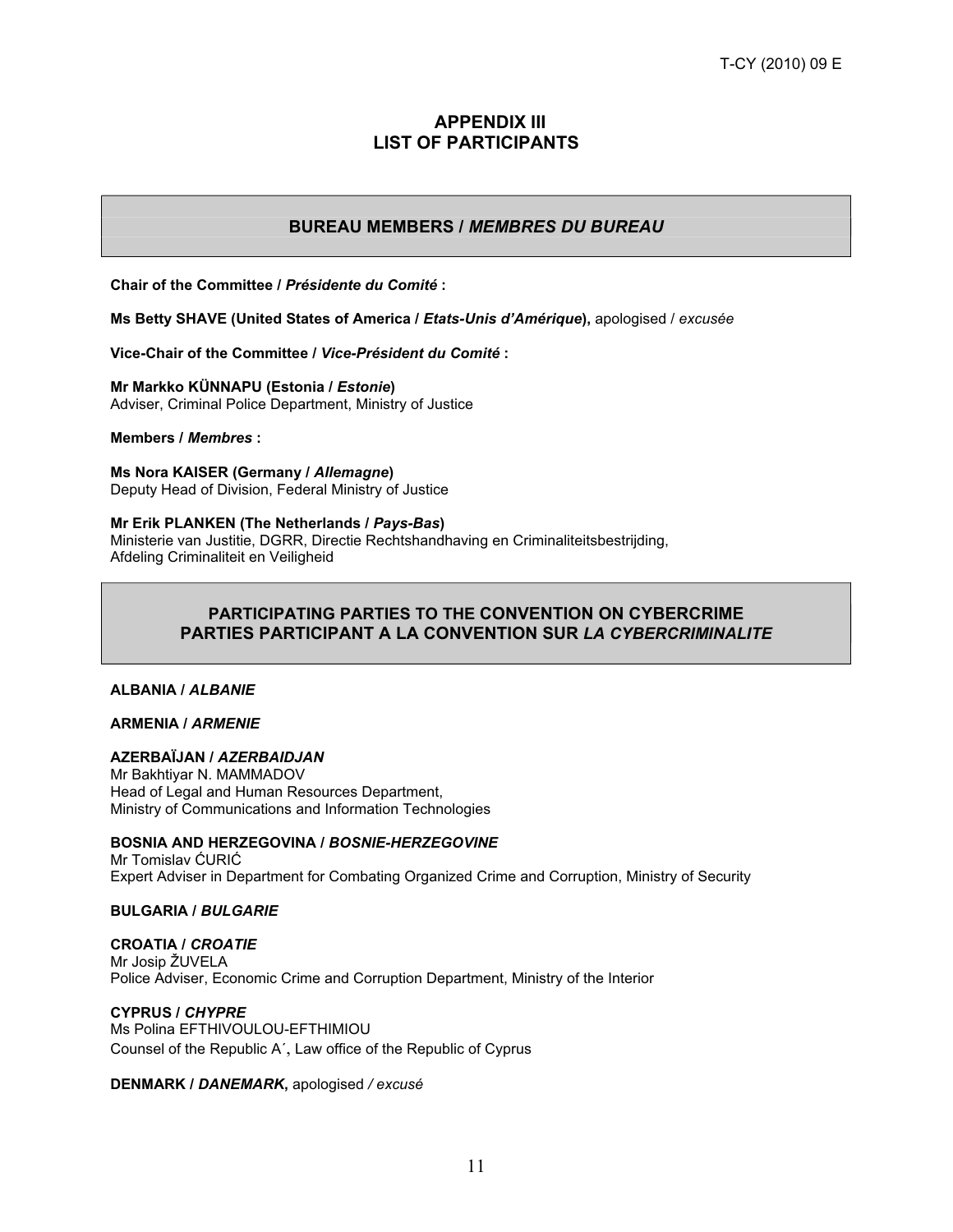## **ESTONIA /** *ESTONIE*

Mr Markko KÜNNAPU Adviser, Criminal Police Department, Ministry of Justice

#### **FINLAND /** *FINLANDE***,** apologised */ excusée*

### **FRANCE**

Mme Delphine GAY Capitaine de Police, Groupe Relations Internationales, Formations et Synthèses, OCLCTIC Office Centrale de Luttle contre la Cybercriminalité de la Direction de la Police Judiciaire

#### **GERMANY /** *ALLEMAGNE*

Ms Nora KAISER Deputy Head of Division, Federal Ministry of Justice

#### **HUNGARY /** *HONGRIE*

Ms Eszter VICZKO Legal adviser, Criminal Law Department, Ministry of Public Administration and Justice,

#### **ICELAND /** *ISLANDE*

#### **ITALY /** *ITALIE*

Dott. Sergio STARO Primo Dirigente della Polizia di Stato, Ministero dell'Interno, Servizio Polizia Postale e delle Comunicazioni, Relazioni Internazionali

Dott. Vittorio STANCA Sostituto Commissario della Polizia di Stato, Ministero dell'Interno, Servizio Polizia Postale e delle Comunicazioni, Relazioni Internazionali

### **LATVIA /** *LETTONIE*

Mr Aleksandrs BUKO Head of Cybercrime enforcement unit

**LITHUANIA /** *LITHUANIE***,** apologised */ excusée*

## **MOLDOVA /** *MOLDAVIE*

Mr Veaceslav SOLTAN Chief Prosecutor, Head of Section on Informational Technologies and Investigation, Informational Crime, General Prosecutor Office

**MONTENEGRO,** apologised */ excusé*

## **NETHERLANDS /** *PAYS-BAS*

Mr Erik PLANKEN Ministerie van Justitie, DGRR, Directie Rechtshandhaving en Criminaliteitsbestrijding, Afdeling Criminaliteit en Veiligheid

Mr Jean Luc LUIJS Policy Advisor, Law enforcement, Ministry of Justice

Mr August NIELAND Legislative Advisor, Ministry of Justice

## **NORWAY /** *NORVEGE*

Mr Magnar AUKRUST Deputy Director General in the Police Department, Ministry of Justice and the Police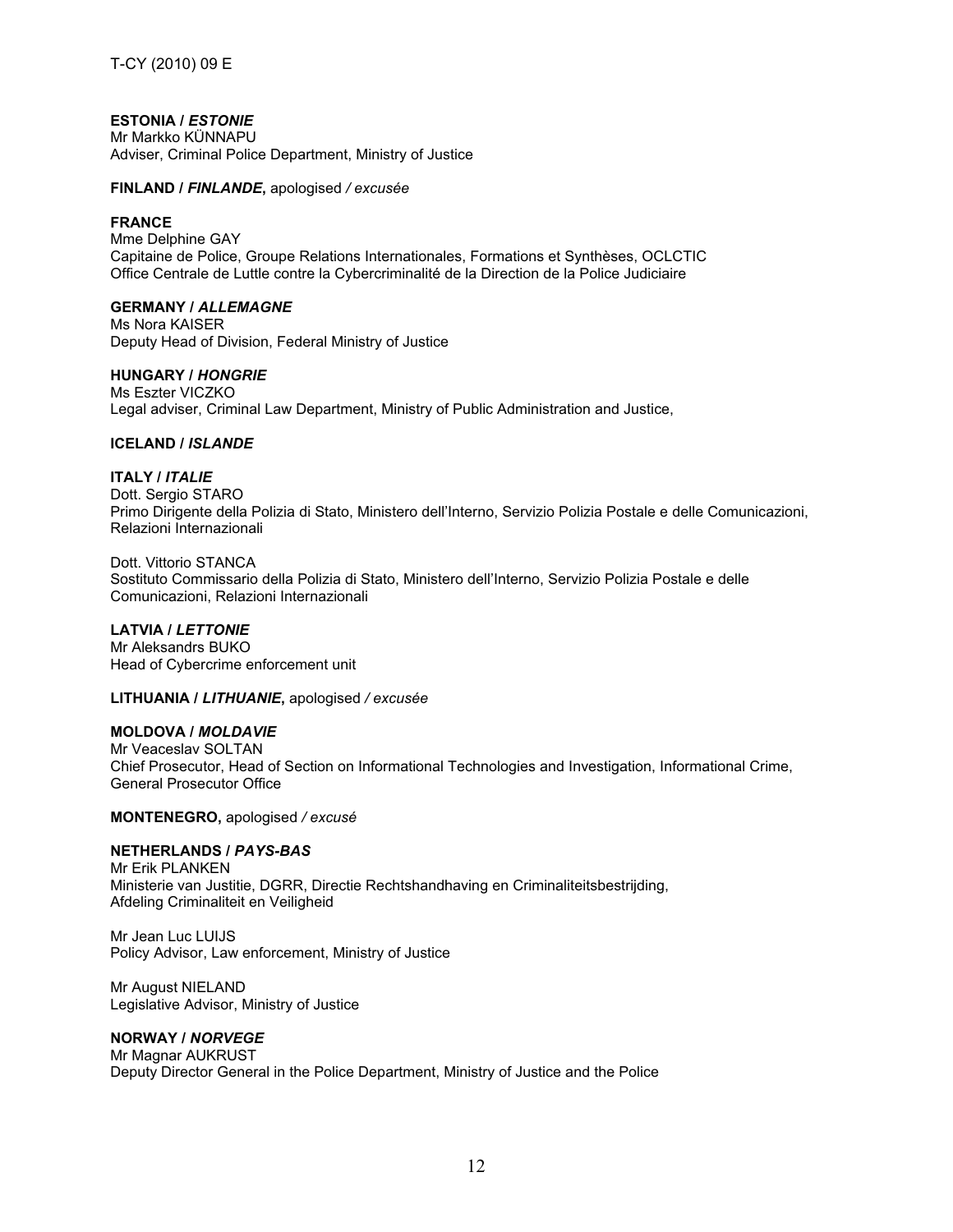Mr Eirik TRØNNES HANSEN Police Prosecutor, Cyber Crime Investigation Section, High-Tech Crime Department, National Criminal Investigation Service

#### **PORTUGAL**

Mr Pedro VERDELHO Public Prosecutor, Centro de Estudos Judiciários

Mr João MELO Public prosecutor in DCIAP – PGR, DCIAP

## **ROMANIA /** *ROUMANIE*

Ms Raluca SIMION Legal Adviser , Directorate International Law and Treaties, Ministry of Justice and Citizens' Liberties

Ms Ioana BOGDANA ALBANI Chief Prosecutor, Head of the Cybercrime Unit, Prosecutor's Office attached to the High Court of Cassation and Justice, Directorate for the Investigation of Organized Crime and Terrorism,

#### **SERBIA /** *SERBIE*

#### **SLOVAKIA /** *SLOVAQUIE*

**SLOVENIA /** *SLOVENIE*

**SPAIN /** *ESPAGNE,* apologised / *excusée*

## **"THE FORMER YUGOSLAV REPUBLIC OF MACEDONIA" /**

*"L'EX-REPUBLIQUE YOUGOLSAVE DE MACEDOINE"* Mr Igroche KARAFILOVSKI Head of the Sector for regulation and system development, Office for Prevention of Money Laundering and Financing Terrorism

#### **UKRAINE**

Mr Valentyn PETROV Expert of the Security Service of Ukraine

Mr Andrew FIALKOVSKYI Advisor for National Security Council

### **UNITED STATES OF AMERICA /** *ETATS-UNIS D'AMÉRIQUE*

Mr Thomas DUKES Trial Attorney, Computer Crime and Intellectual Property Section, Criminal Division U.S. Department of Justice

## **OTHER PARTICIPANTS /** *AUTRES PARTICIPANTS*

### **ANDORRA /** *ANDORRE*

### **AUSTRIA /** *AUTRICHE*

#### **BELGIUM /** *BELGIQUE*

**CANADA**

Mr Gareth SANSOM Director, Technology & Analysis, Criminal Law Policy Section, Ministry of Justice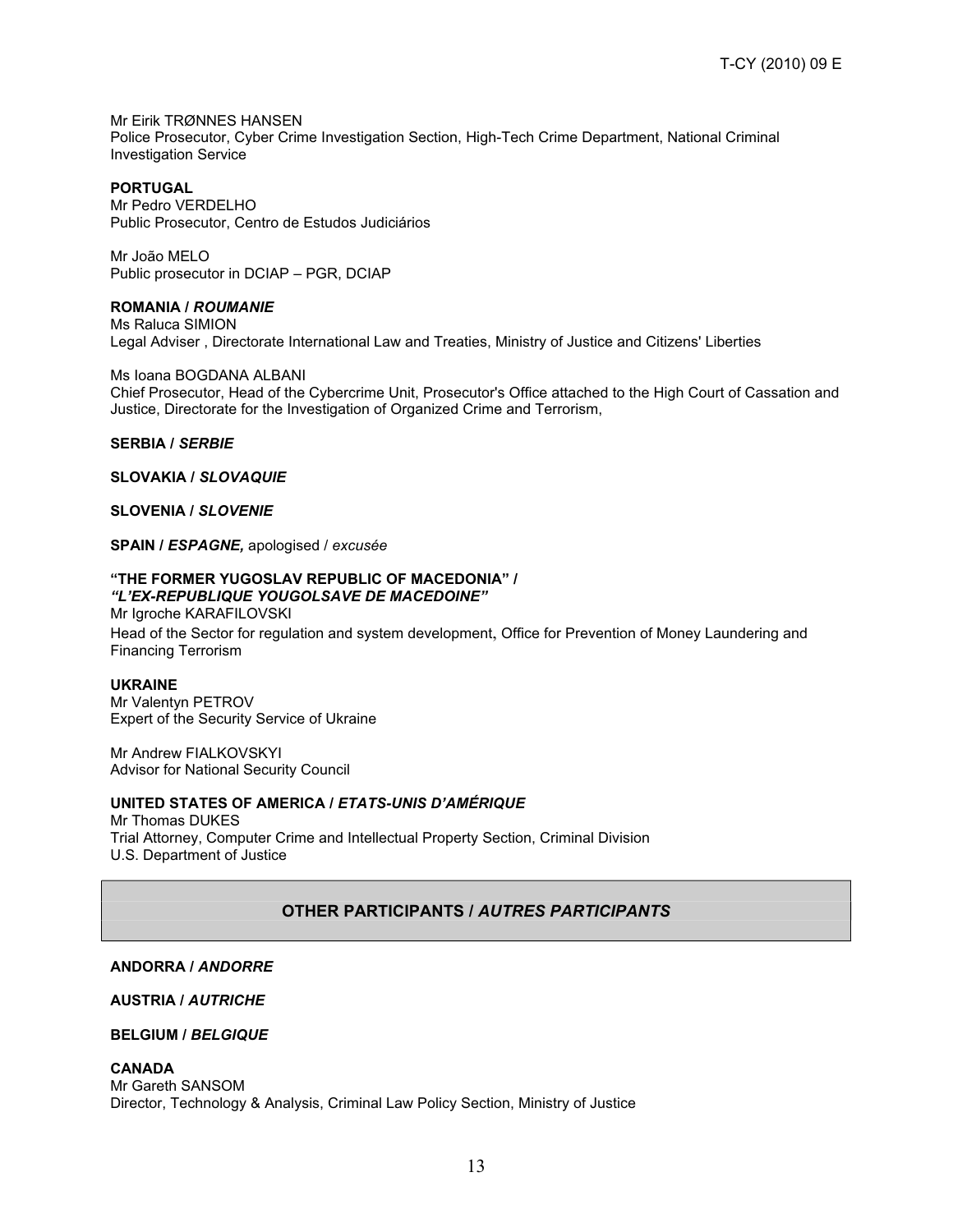**CHILE /** *CHILI* Mr Jorge BIDAL Diplomat, Ministry of Foreign Affairs, Embassy of Chile in Paris

### **COSTA RICA**

**CZECH REPUBLIC /** *REPUBLIQUE TCHEQU***,** apologised */ excusée*

#### **DOMINICAN REPUBLIC /** *REPUBLIQUE DOMINICAINE*

**GEORGIA /** *GEORGIE*

**GREECE /** *GRECE*

**IRELAND /** *IRLANDE*

#### **JAPAN /** *JAPON*

Mr Kazuhisa KONDO Attorney, International Organized Crime Division, Foreign Policy Bureau, Ministry of Foreign Affairs

Mr Keiichi TANIYAMA Assistant Director, Cybercrime Division, Community Safety Bureau, National Police Agency

Mr Hiroyuki MINAMI Consul (Attorney), Consulate-General of Japan at Strasbourg, Consulate-General of Japan

**LIECHTENSTEIN,** apologised */ excusé*

### **LUXEMBOURG**

M. Laurent THYES Attaché de Gouvernement, Direction Pénale et judiciaire, Ministère de la Justice,

### **MALTA /** *MALTE*

**MEXICO /** *MEXIQUE* Mr Raúl VILLEGAS LASTRA Coordinator of Cybersecurity Efforts**,** Center for Research and National Security**,** Ministry of the Interior

Ms Corina CADENA Affaires Juridiques, Ambassade du Mexique en France

#### **MONACO**

#### **PHILIPPINES**

#### **POLAND /** *POLOGNE*

**RUSSIAN FEDERAION /** *FEDERATION DE RUSSIE* M. Igor KONDRATSKIY Conseiller de <sup>l</sup>'Ambassade Russe <sup>à</sup> Paris

### **SAN MARINO /** *SAINT MARIN*

#### **SOUTH AFRICA /** *AFRIQUE DU SUD*

**SWEDEN /** *SUEDE*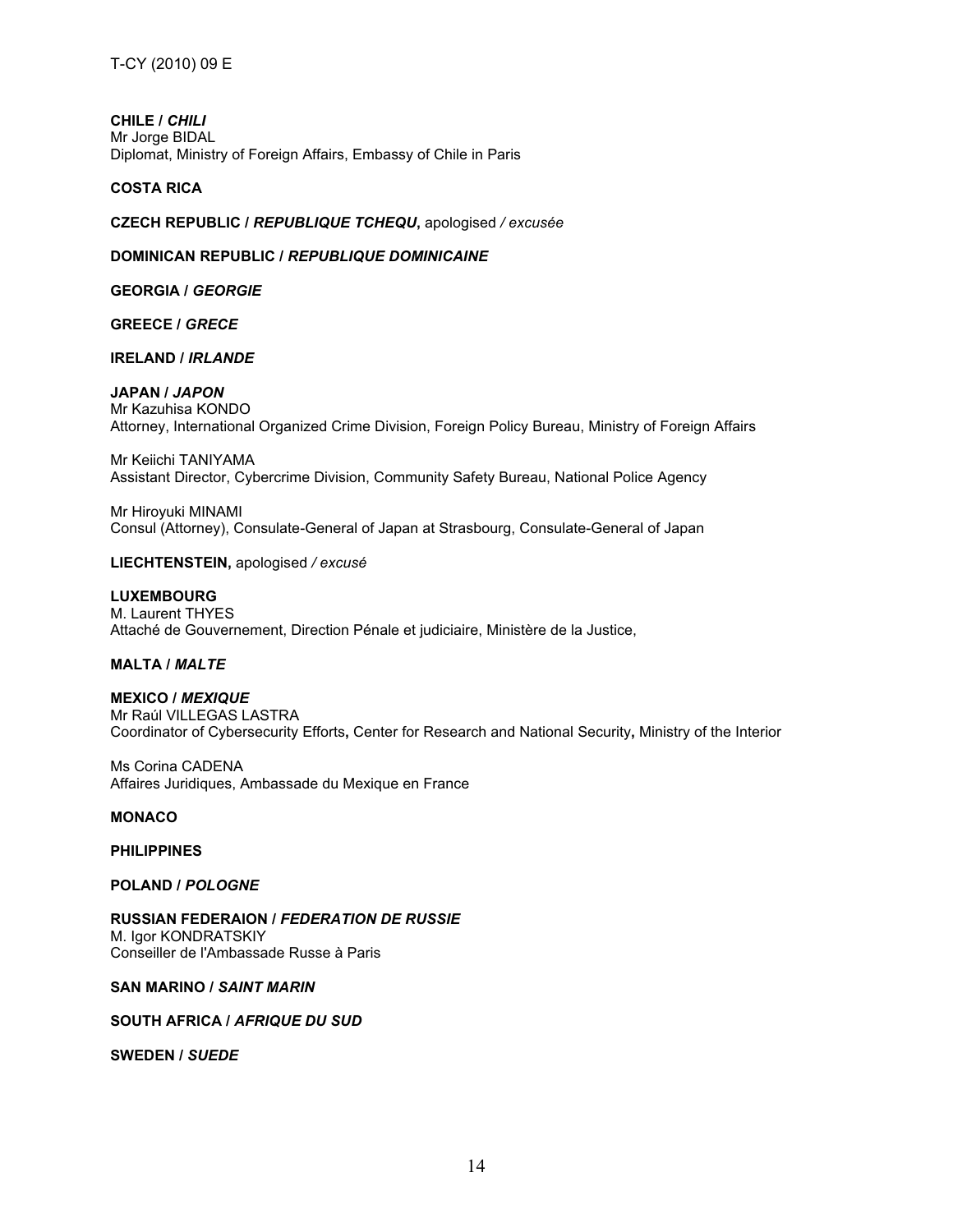### **SWITZERLAND /** *SUISSE*

M. Andrea CANDRIAN

Département fédéral de justice et police, Office fédéral de la justice, Unité droit pénal international

M. Adrian KOSTER

Analyste et Juriste, Service de renseignement de la Confédération, Centrale d'enregistrement et d'analyse pour la sûreté de l'information MELANI

**TURKEY /** *TURQUIE***,** apologised / *excusée*

#### **UNITED KINGDOM /** *Royaume-Uni*

Mr Justin MILLAR Head of Computer Crime, OFCU, Home Office

#### **EUROPEAN COMMITTEE ON CRIME PROBLEMS** */ COMITE EUROPEEN POUR LES PROBLEMES CRIMINELS (CDPC)*

#### **STEERING COMMITTEE ON THE MEDIA AND NEW COMMUNICATION SERVICES** */ COMITE DIRECTEUR SUR LES MEDIAS ET LES NOUVEAUX SERVICES DE COMMUNICATION (CDMC)*

**INTERNATIONAL TELECOMMUNICATION UNION (ITU)** */ UNION INTERNATIONALE DES TELECOMMUNICATIONS (UTI)*

#### **ORGANISATION FOR SECURITY AND CO-OPERATION IN EUROPE (OSCE) ACTION AGAINST TERRORISM UNIT (ATU)** */ ORGANISATION POUR LA SECURITE ET LA COOPERATION EN EUROPE (OSCE) UNITE D'ACTION CONTRE LE TERRORISME (UAT)*

#### **UNITED NATIONS OFFICE ON DRUGS AND CRIME (UNODC) /** *OFFICE DES NATIONS UNIES CONTRE LA DROGUE ET LE CRIME (UNODC)*

Ms Gillian MURRAY Officer in Charge, Conference Support Section, Focal Point for Cybercrime, Organized Crime and Illicit Trafficking Branch, Vienna International Centre

### **EUROPEAN COMMISSION /** *COMMISSION EUROPEENNE,* apologised / *excusée*

#### **EUROPOL**

#### **INTERPOL**

### **ORGANISATION FOR ECONOMIC CO-OPERATION AND DEVELOPMENT /** *ORGANISATION DE COOPERATION ET DE DEVELOPPEMENT ECONOMIQUES* Mr Laurent BERNAT

Administrator, Directorate for Science Tenchnology, Information, Computer, and Consumers Policy Division

#### **G8**

Mr Christopher PAINTER Chair of G 8 Roma/Lyon Group - High Technology Crime Subgroup

## **SPEAKERS / INTERVENANTS**

Mrs Vanna PALUMBO Head of the International Department, Italian Authority Data Protection

Mr Henrik KASPERSEN Emeritus Professor, Vrÿeuniversiteit Amsterdam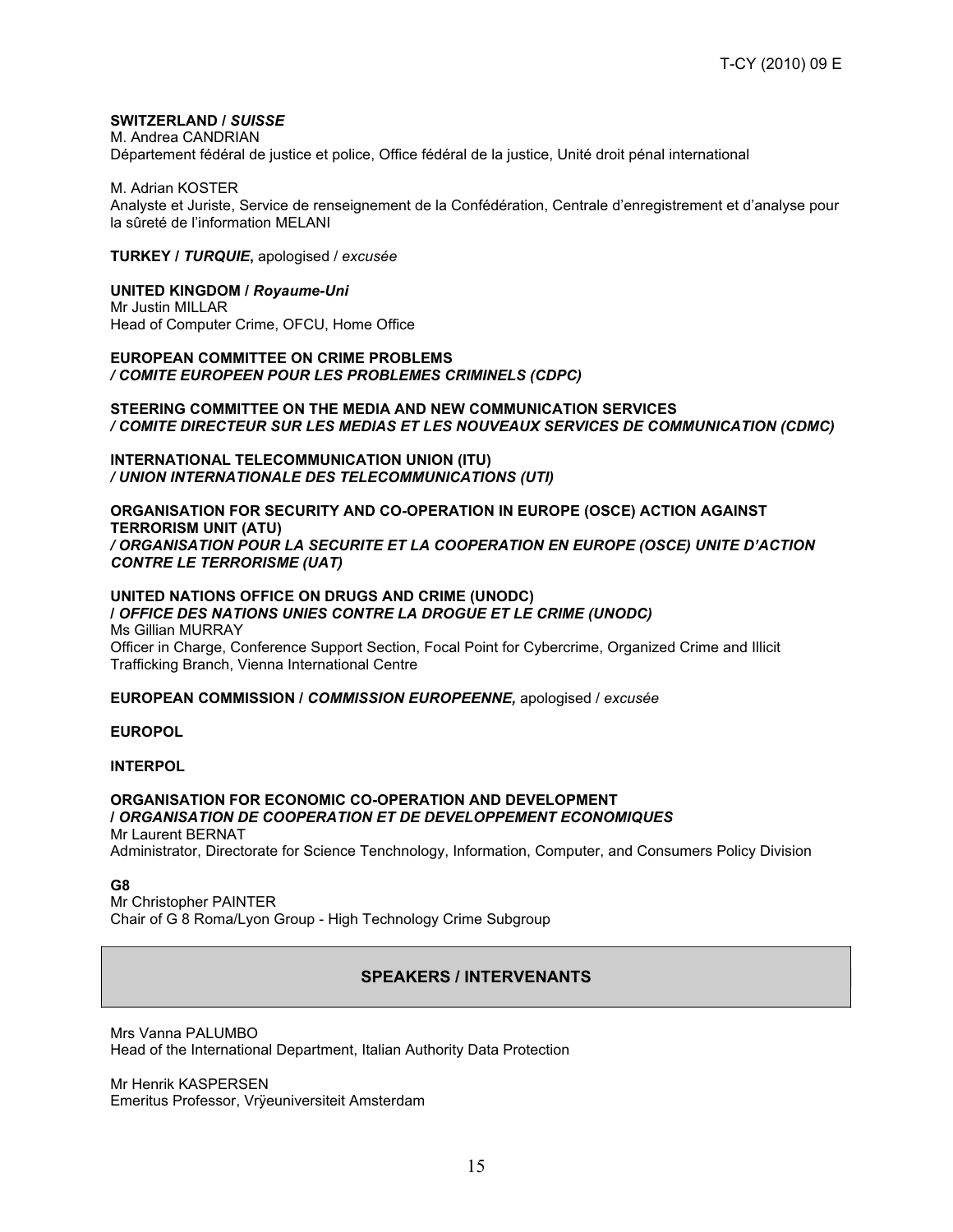## **SECRETARIAT OF THE COUNCIL OF EUROPE SECRETARIAT** *DU CONSEIL DE L'EUROPE*

**Council of Europe - Directorate General of Human Rights and Legal affairs DG-HL** *Conseil de l'Europe - Direction des droits de l'Homme et des affaires juridiques DG-HL*

Mr Jörg POLAKIEWICZ, Secretary to the T-CY, Head of Law Reform Department

Mr Kristian BARTHOLIN, Co-Secretary to the T-CY, Law Reform Department

Mr Alexander SEGER, Head of Economic Crime Division

Mr Lee HIBBARD, Coordinator for Internet Governance and Information Society

Ms Evgenia GIAKOUMOPOULOS, Study visitor

Ms Anna LE VALLOIS, Assistant, Law Reform Department

### **INTERPRETERS /** *INTERPRETES*

Mme Geneviève MC KINNON Mme Marie-Madeleine RIGAS M. Robert WOLFENSTEIN

**\* \* \* \***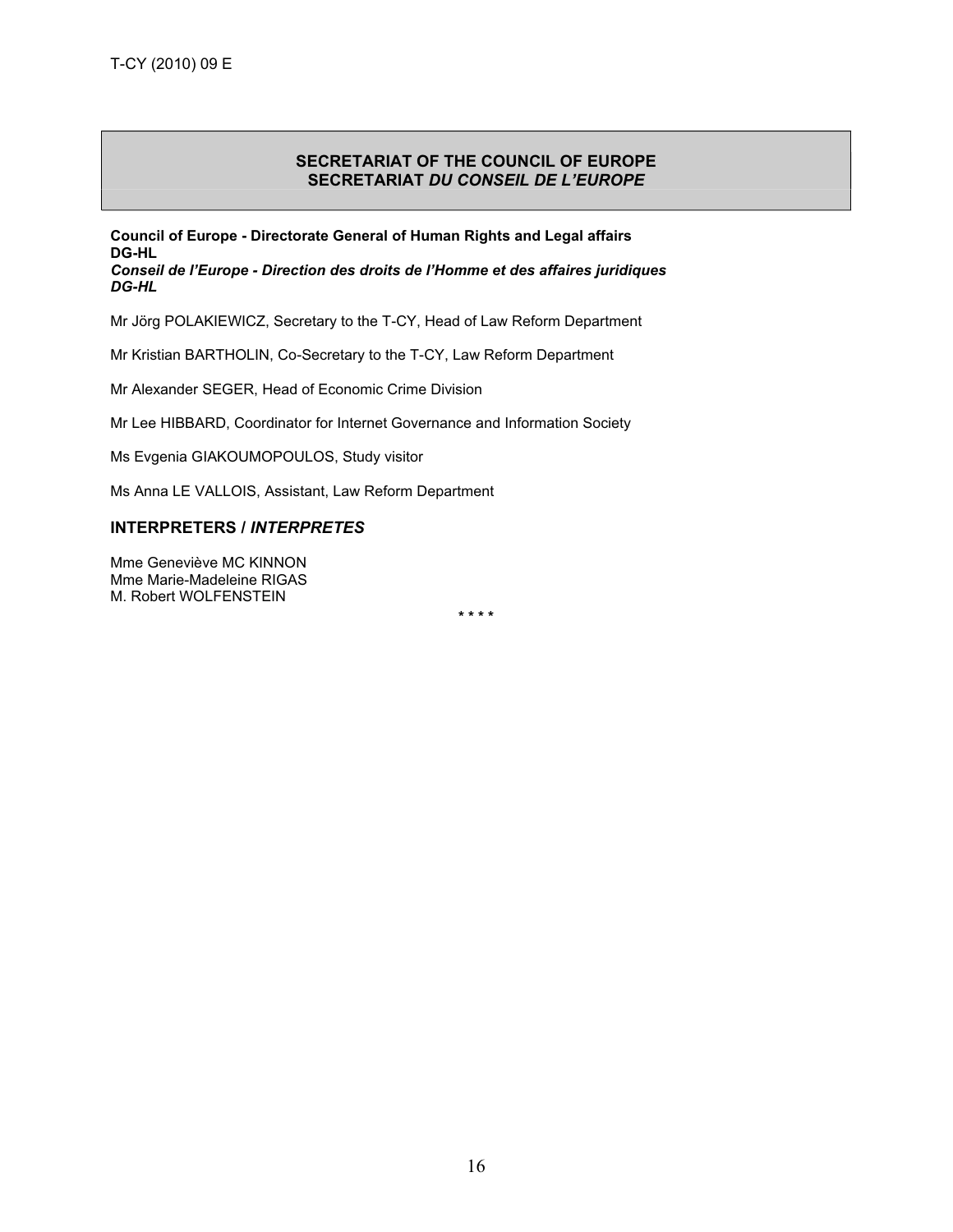# **APPENDIX IV**

## **T-CY Opening speech Paris 24 June Jörg Polakiewicz, Secretary of the T-CY**

I would like to welcome all of you to the Paris office of the Council of Europe, in particular those of you who have come from far away, the representatives from Canada, Japan, Mexico and the USA. I am confident that we may have meetings in other parts of the world soon.

We are at a **defining moment** in our common effort to combat all forms of cybercrime. This can only be a global effort. I am pleased to welcome representatives from the UN, EU, OECD and G8, with all of whom we have already and shall co-operate closely.

I would like to give a brief overview of relevant Council of Europe activities and highlight the main subjects of our meeting today and tomorrow.

## **Council of Europe activities beyond the Budapest Convention**

The Committee of Ministers adopted on 26 May a "**declaration on enhanced participation of member states in Internet governance matters**". The Committee of Ministers recognised the role of the Governmental Advisory Committee (GAC) within ICANN, the Internet Corporation for Assigned Names and Numbers. All Council of Europe member states are encouraged to actively participate in GAC and the Secretary General is invited to make arrangements for the Council of Europe to participate as an observer in GAC's activities. All this with the aim to ensure that international human rights law and other public policy objectives are taken into account in the activities of ICANN.

Last week, the Committee of Ministers adopted a **reply to Parliamentary Assembly Recommendation 1882 (2009) "The promotion of Internet and online media services appropriate for minors"**. The Committee of Ministers noted in particular the call for greater legal responsibilities for Internet service providers with regard to illegal content and invited "the relevant committees to engage in reflection on this matter." This will indeed be one the topics of this meeting.

The **Steering Committee on Media and New Communication Services (CDMC)** is currently preparing a draft declaration on the Digital agenda for Europe, a draft declaration on network neutrality, a draft declaration on management of the Internet protocol address resources in the public interest as well as dealing with critical internet resources. I am happy that the new coordinator for information society and Internet governance Lee Hibbard is with us.

Our **data protection committee (T-PD)** finalised a draft Committee of Ministers' recommendation on profiling, which would cover profiling used by public (law enforcement) and private authorities (behavioural advertising).

## **Activities centred around the 2001 Budapest Convention**

Where do we stand with the Budapest Convention? We have at present

- 30 ratifications: European countries and the USA. Since our last meeting in March 2009, Azerbaijan, Moldova, Montenegro, Portugal, Spain and Serbia have ratified.
- 16 signatures: European countries, Canada, Japan and South Africa.
- 5 countries invited to accede: Chile, Costa Rica, Dominican Republic, Mexico, Philippines.
- 2 requests for accession from Argentina and Australia. Invitations are expected by September.

Moreover, the Convention is used as a guideline, reference standard or model law in more than 100 countries.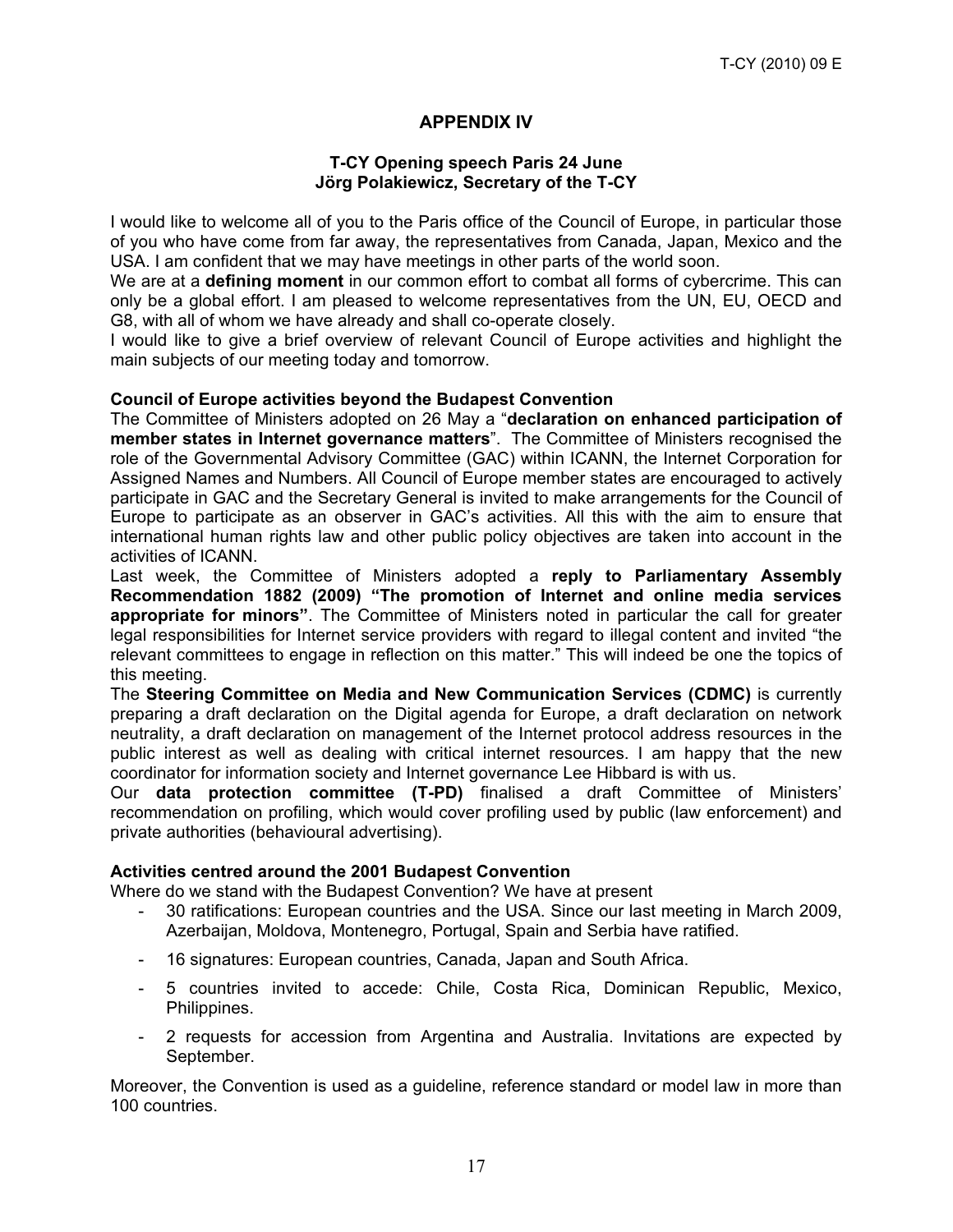The "**Salvador declaration**", adopted at the UN Crime Congress (12-19 April 2010), calls for a:

- worldwide capacity-building effort, "in order to deal with cybercrime, including the prevention, detection, investigation and prosecution of such crime in all its forms";
- "expert group to conduct a comprehensive study … and to propose new national and international legal or other responses to cybercrime."

The Council of Europe stands ready to participate actively in both.

As regards **capacity-building**, we have the Project on cybercrime (since 2006). Phase 1 had been completed in February 2009. Phase 2 was launched in March 2009. The overall objective is to promote implementation of the Budapest Convention and related international standards. Activities focus on:

- − legislation and policies;
- − international cooperation;
- − law enforcement service provider co-operation in the investigation of cybercrime;
- training of judges and prosecutors;
- − data protection and privacy;
- exploitation of children and trafficking in human beings.

As regards **follow-up to the Budapest Convention**, consultations of Parties have regularly taken place since 2006 within the T-CY. The Convention and its explanatory report describe the T-CY as, "a framework for the Parties to consult regarding implementation of the Convention, legal, policy or technological developments and the possibility of supplementing or amending the Convention". It is a treaty-based mechanism whose terms of reference result directly from the Convention (and not from Committee of Ministers' decisions).

The Convention's explanatory report stresses two important points. Firstly, the flexibility of the follow-up procedure which allows the association of all parties to the Convention, including nonmember States on an equal footing basis – this is certainly a strength. Secondly, the importance to associate the views of interested parties, including law enforcement, non-governmental and private sector organisations.

During the last Octopus conference in March 2010, participants stressed that making the Budapest Convention a truly global instrument required a strengthening of the T-CY.

## **What should be the T-CY priorities?**

If we want the convention to remain relevant, we shall have to adapt to changes both in technology and the nature of threats which have taken place since 2001. The T-CY should be more than a mere information-sharing network. We should strengthen its standard-setting and policy-making roles.

Faced with technological development, there is a need to develop further standards, soft-law standards as well as, if appropriate, additional protocols. Parties need guidance on application and implementation of the Convention's relatively complex provisions, which do not exhaustively address all issues. The 2010 Octopus conference mentioned as examples electronic evidence, jurisdiction and ISP liability. In fact the latter two are already on our agenda. Moreover, Parties which come increasingly from beyond Europe and North America, will be less familiar with the existing Council of Europe treaty frameworks for international cooperation in criminal matters.

Conclusions of the T-CY may take the form of opinions, guidelines or recommendations to the parties. These are typically soft law instruments. If the parties agree, some may qualify as "authoritative interpretations" under the 1969 Vienna Convention on the Law of Treaties. Already in 2006, the T-CY agreed that cell phones qualify as computer systems and thus enjoy protection under the Convention.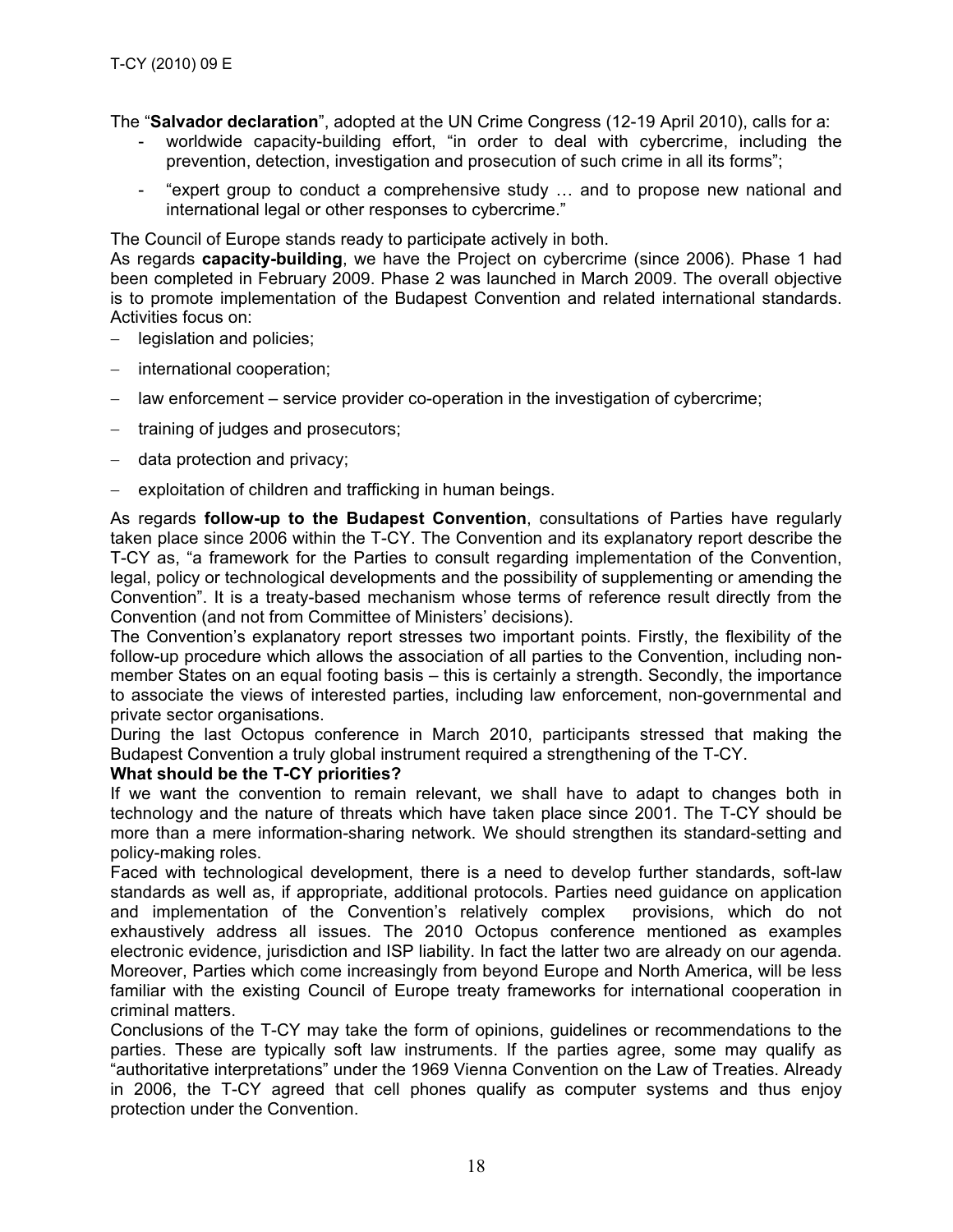Reinforcing the T-CY's activities does not come for free. So far, cybercrime-related activities have been financed by the Council of Europe's ordinary budget and, as regards the project on cybercrime, through voluntary contributions. The current situation is unsatisfactory for several reasons:

- − a lack of sufficient resources; in fact both the T-CY and the project are currently underfinanced;
- non-member states do not contribute, except on a voluntary basis;
- − fragmented activities.

The scope for increased funding under the Council of Europe's ordinary budget is unfortunately limited.

This brings me to my final point, the **reform process within the Council of Europe**. The new Secretary General, Mr Torbjørn Jagland, has formulated his political priorities. He wants to transform the Council of Europe into a more focused and political organisation and to revitalise it as a political body. The Council of Europe should concentrate on fewer projects, selected on the basis of added value and impact. The main priority is currently the reform of the European Court of Human Rights following the Interlaken conference and EU accession to the ECHR. "Internet security and cybercrime" are identified as priorities for 2011, but this does not mean that there is automatically more money available.

Facing a challenge of global dimensions, we need sustained financing within a flexible structure which can associate not only member and non member states, but also other international actors active in this field, in particular the EU and the UN, as well as the private sector. As the French say: "l'union fait la force!"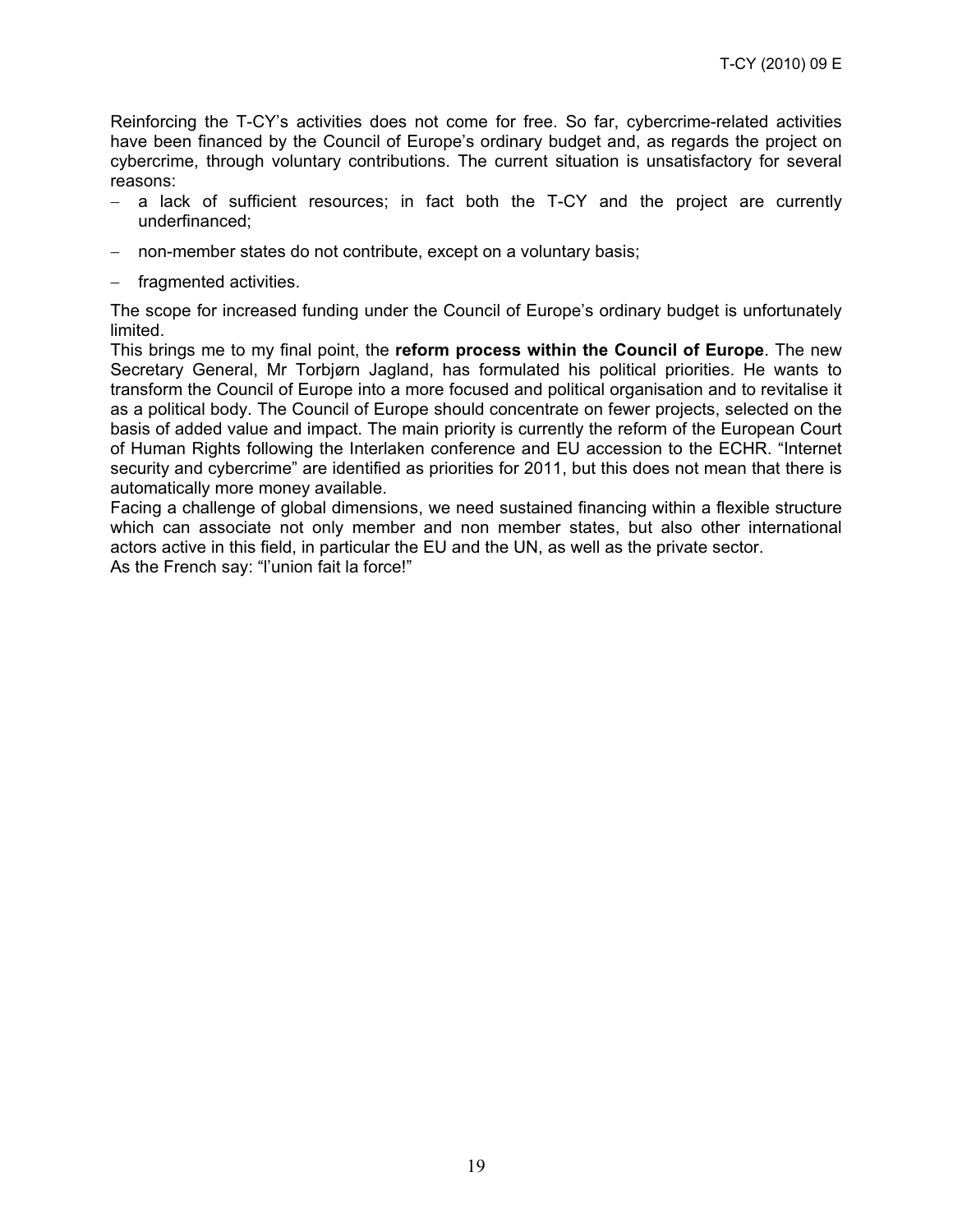# **APPENDIX V**

## **Presentation of Mrs Vanna Palumbo, Head of the International Department, Italian Authority Data Protection**



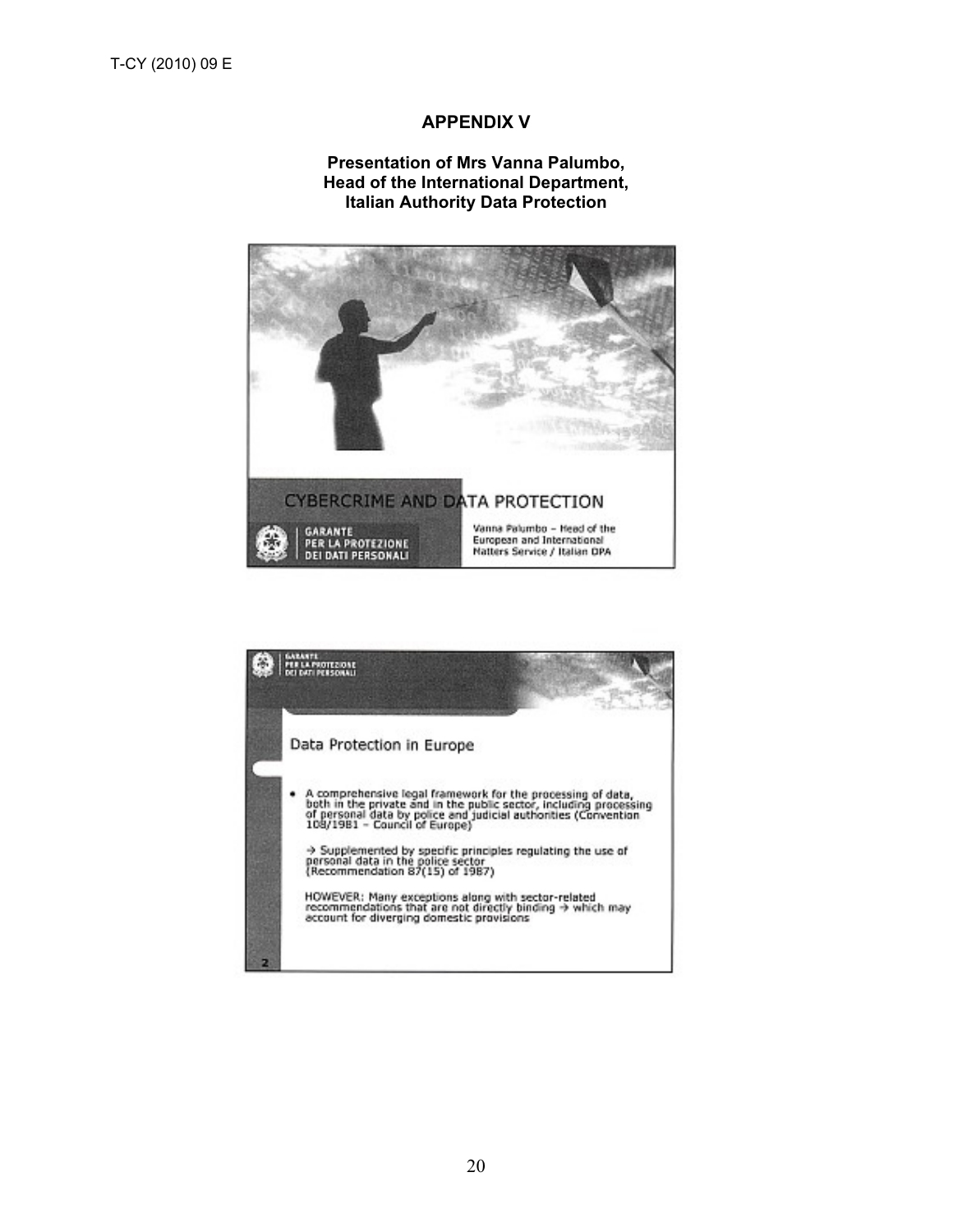

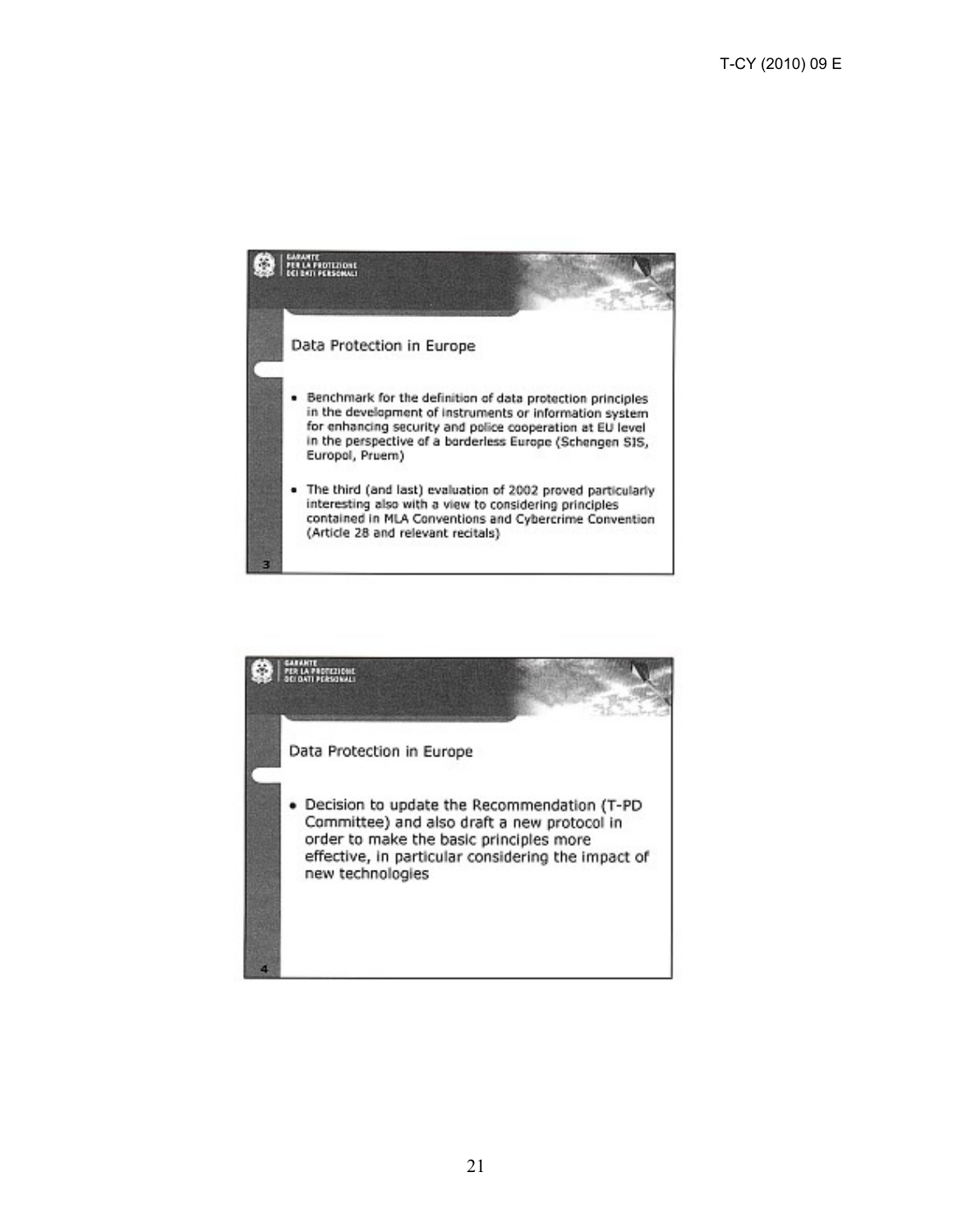

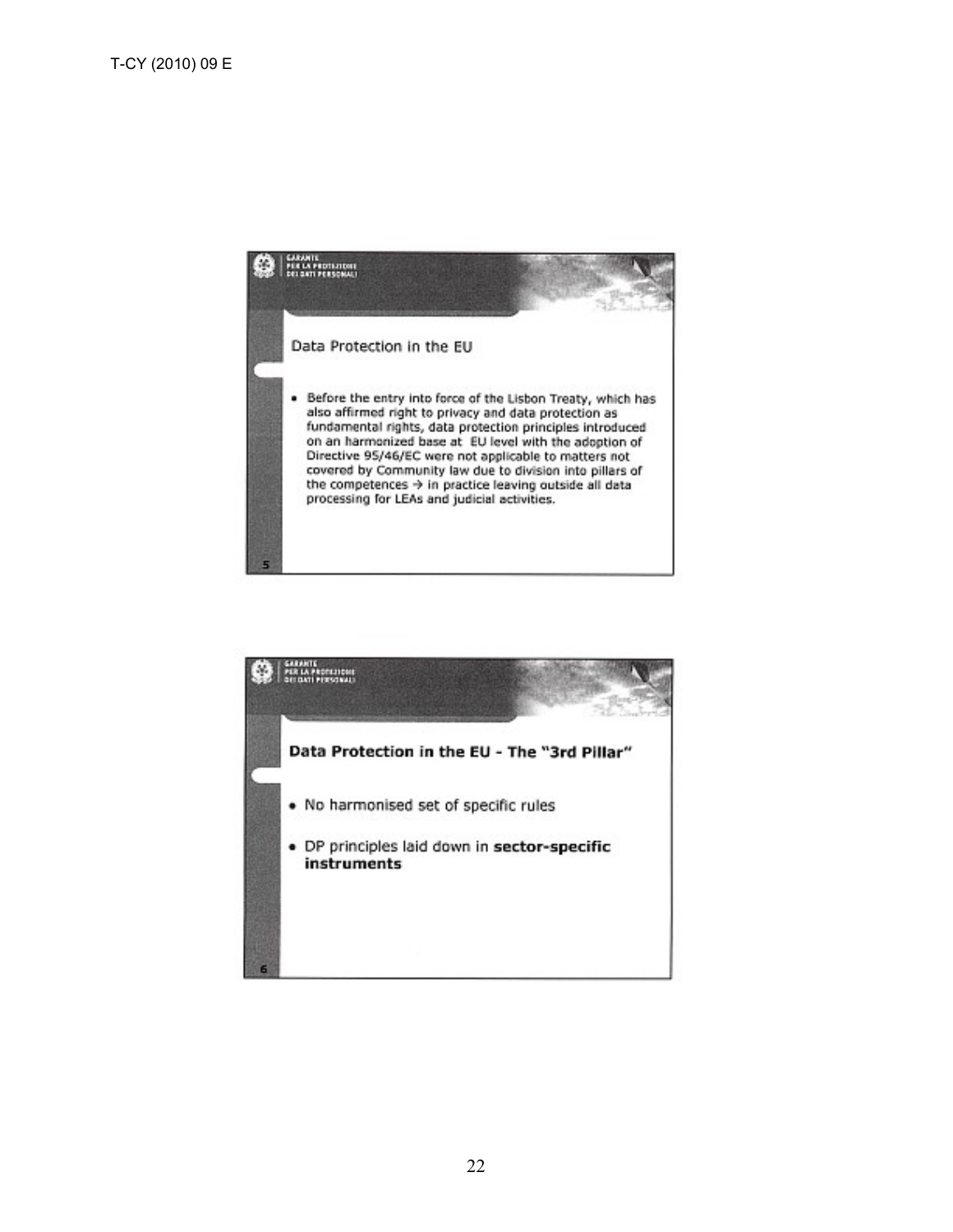

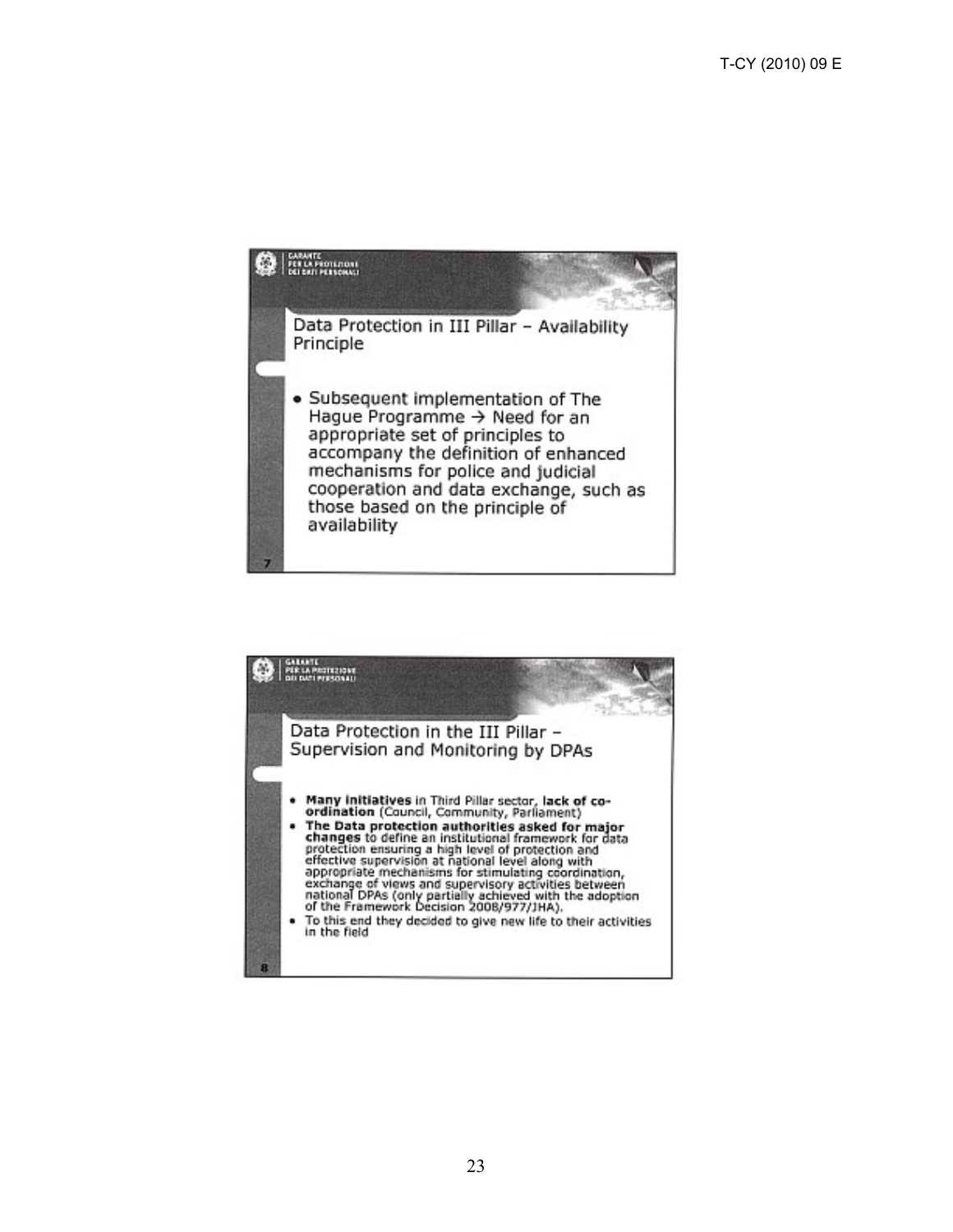

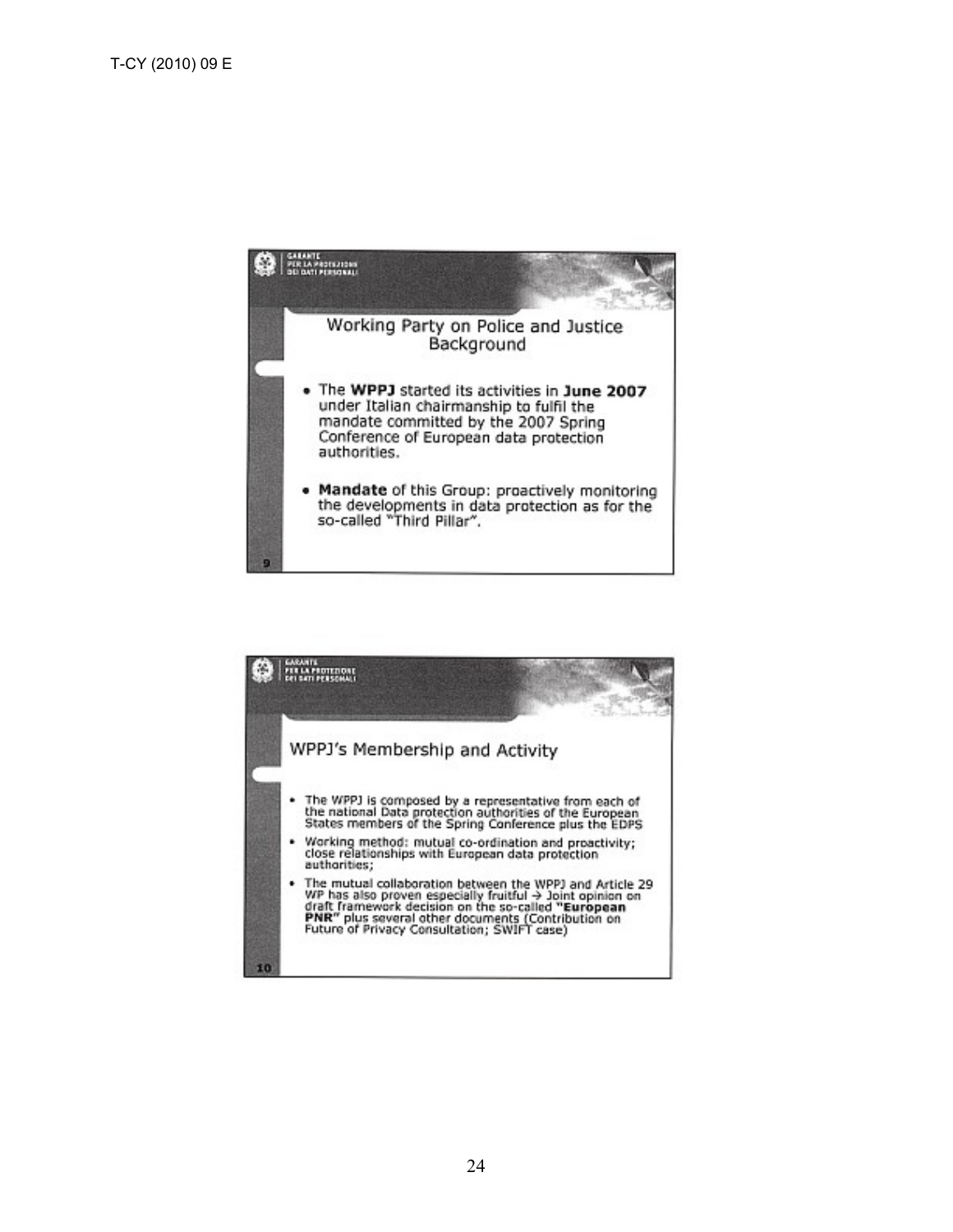

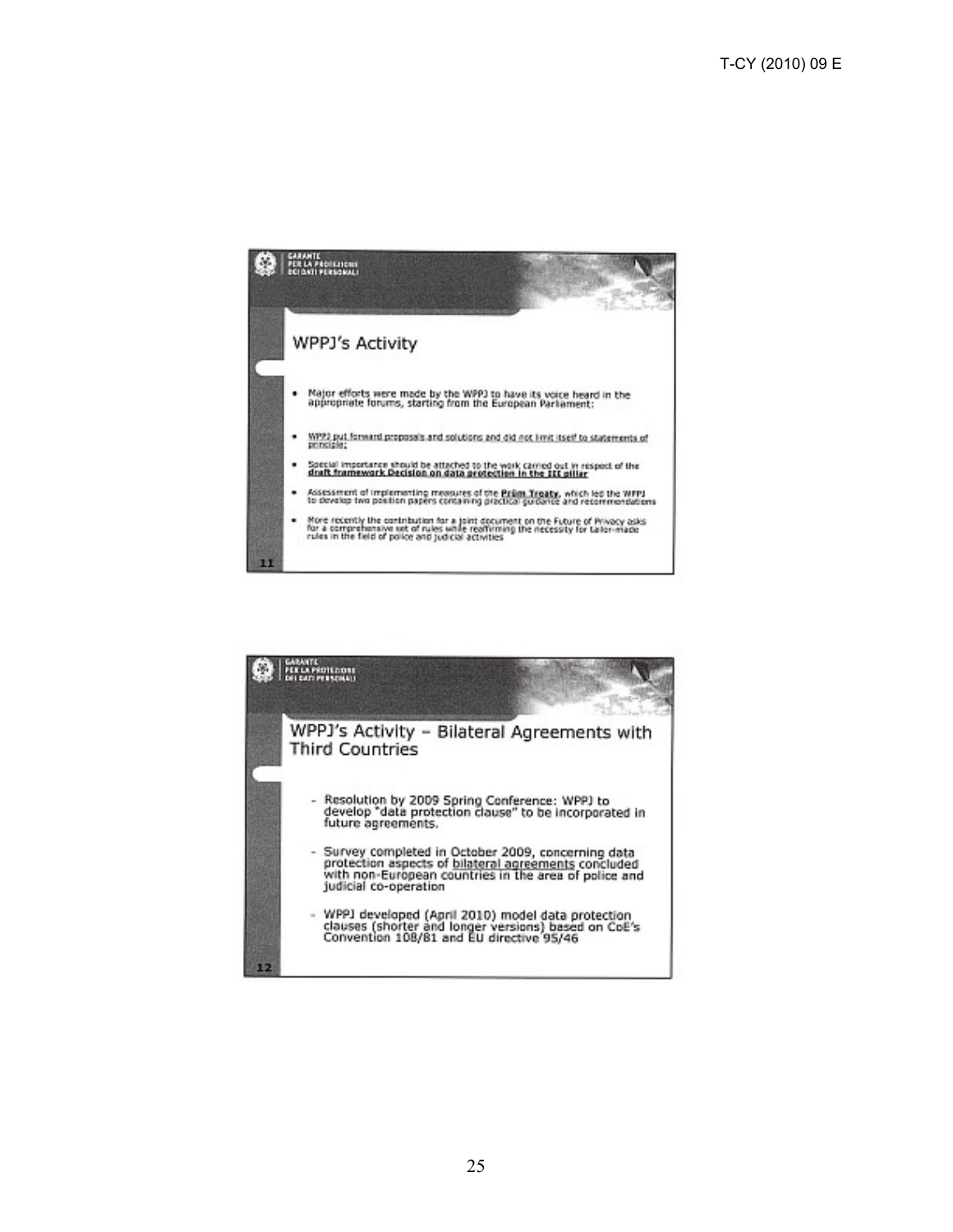

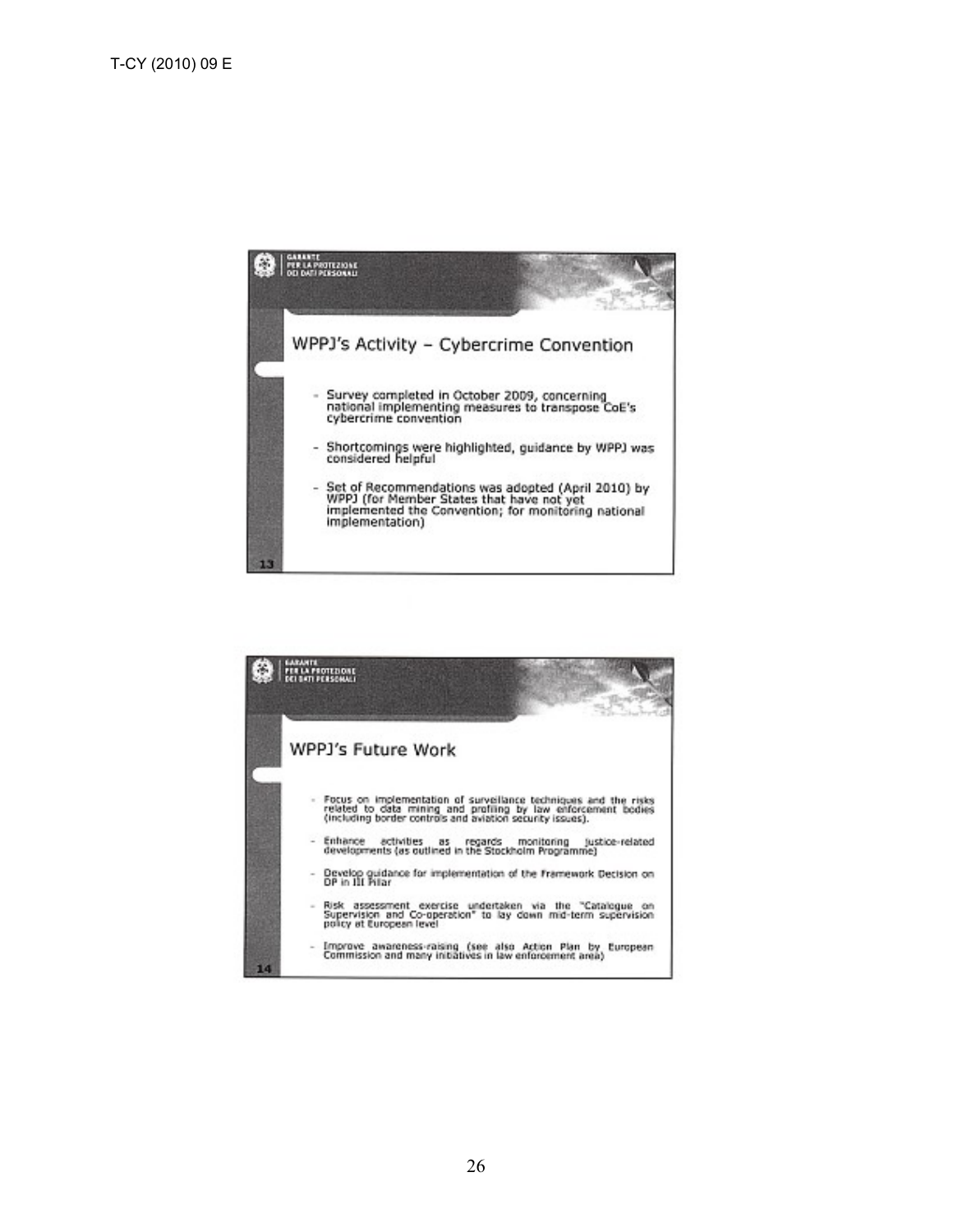# **APPENDIX VI**

## **Presentation outline of Messrs Planken and Nieland from the Netherlands Delegation**

## **Cybercrime investigations and state sovereignty – some thoughts on the way forward**

## **Slide 1**

- Let me prepare you to a provoking presentation.
- Therefore, I will start off with a disclaimer: everything I say does neither represent my personal opinion nor that of the Netherlands. Everything I am about to say is based upon documentation I read when preparing this presentation. I merely deduced some conclusions out of this documentation, and asked myself some questions about it.
- By way of introduction to my presentation let me start with an overview of the Cyber Crime Convention and my understanding of it in relation to the topic of my presentation: cybercrime investigations and state sovereignty.
- The aim of the Cyber Crime Convention is, inter alia: to set up a fast and effective regime of international cooperation.
- The structure of the Convention is to provide for harmonised domestic substantive law; for harmonised domestic procedural law; to set up a system of international cooperation.
- In the Convention we tried to adapt the traditional procedural measures (e.g. search and seizure in a technical environment) and to create new measures such as expedited preservation (referring in general to and traffic and content and subscriber data).
- The jurisdiction issue in the Convention is base don the territoriality principle used in international law.
- At the same time the Convention introduces mutual legal assistance as an important asset in combating cybercrime; mutual legal assistance should be provided "in the widest extent possible". And "assistance is to be extensive, impediments thereto to be limited". Article 31 of the Convention states as much that State (party) searches and seizures are there for the benefit of another State.

## **Slide 2**

- But my presentation is not about mutual legal assistance.
- Therefore a note on the field I am about to cover, the limitations to my presentation: I will talk about state sovereignty in as far as it relates to cross-border investigations in order to find evidence against a suspect. Although related to the question at hand, I will not dwell on jurisdiction, the territoriality principle or issues relating to mutual legal assistance.
- It's a controversial issue that was at the centre of debate at the time the Cyber Crime Convention was negotiated. Back then it was argued that there was a lack of experience and since the specific circumstances of the individual case are important, the text of article 32 of the Convention stands as it is. I will come to this later.
- But it is an ambiguous one too: is there really a problem in day to day practice? Or is it just a matter of national law and the limitations it puts on law enforcement services?

## **Slide 3**

- The issues of sovereignty and jurisdiction are closely linked but not exchangeable. They are both, actually, quite separate entities.
- In short: sovereignty is determined by states, jurisdiction by law and legal practice.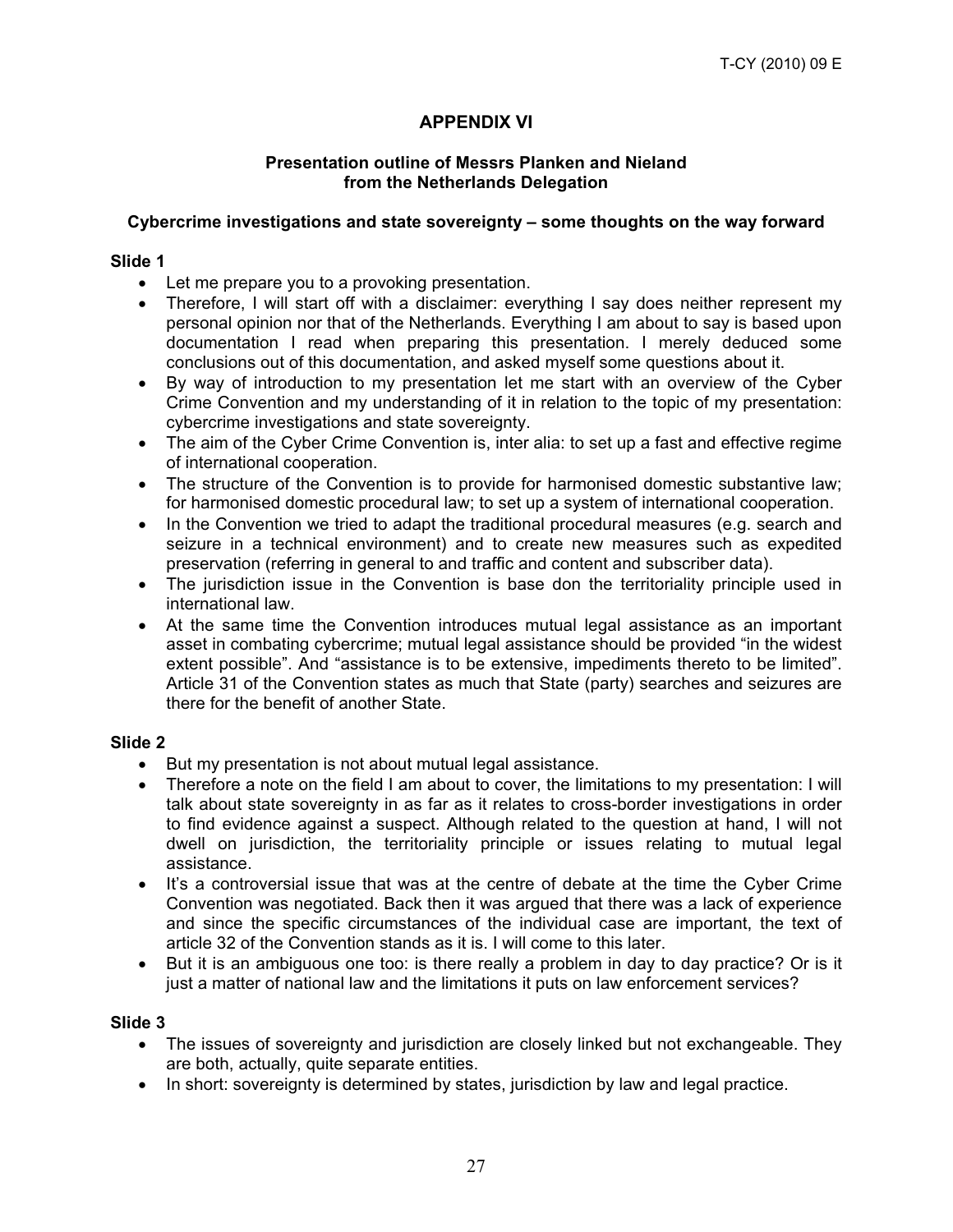- The two may collide when a state claims jurisdiction, investigates a case and  $-$  for this  $$ needs to gain access data not available on its territory.
- No doubt you are aware of the situations I am talking about: you police forces gain knowledge of a cyber attack with links to computers (or data stored) in another state. You are in the position to get access – from your own territory – to those computers or data. Are you breaching the sovereignty of that other state?
- The France vs. Turkey Lotus case of 1927 determined that it would be a breach of sovereignty when law enforcement officials of a state conduct an investigation in another state without the other state's consent. Understandably for the era we are talking about, this judgment interpreted a state's sovereignty quite strictly. Nevertheless, it is still valid today when it comes to physical intrusions.
- The question here is: is there also a breach of sovereignty when the investigation activity on the other state's territory is not physical but only virtual? I will come to that in my next few sheets.
- Then there is article 32 b of the Cyber Crime Convention that states that: "A Party may, without the authorisation of another Party, access or receive, through a computer system in its territory, stored computer data located in another Party, if the Party obtains the lawful and voluntary consent of the person who has the lawful authority to disclose the data to the Party through that computer system."
- As I said before, at the time when the Convention was negotiated, it was considered that more experience was needed. For now transborder access to computer data is limited to situations where the "lawful owner" agrees to it or where information is publicly available. In 2000 it was considered that "other situations are not to be regulated until such time as further experience has been gathered. (…) [F]urther discussions may be held in light thereof. (…)" To further my quotes from the explanatory note attached to the Convention: "Other situations are neither authorised, nor precluded."
- Article 32 b is quite an interesting article for more than one reason: when should the authorisation be given, beforehand or is it okay if it comes after the search was completed? Another question: how on earth is it possible for an individual (the one with "lawful authority") to determine that a breach of sovereignty was committed or not? Because it is the person with lawful authority who holds the key to the door of state sovereignty? Was it considered, at the time that the Convention was drafted, to just add a sentence to article 32 b that says: "The sovereignty of states will be fully respected"?
- Finally, there is national law. I am not an expert in the legal texts of all the countries that ratified this Cyber Crime Convention but I assume that some countries define their sovereignty in their constitutions, others in specific laws. The interesting question here is how national law relates to article 32 b of the Cyber Crime Convention? How is access and reception defined in national law? What does lawful and voluntary consent mean in the national legal arena? Who is a person with lawful authority according to national law? What does authorisation really mean when it comes to a case in court? In other words: does article 32 b have a bearing on the national criminal code or is it just there for diplomatic reasons? The states that ratified the convention say that they will respect the sovereignty of any other state that ratified the convention?

## **Slide 4**

Let me continue my presentation by giving you some concrete examples that touch upon the sovereignty issue from three different angles. I'll bet the my examples are not unknown to you.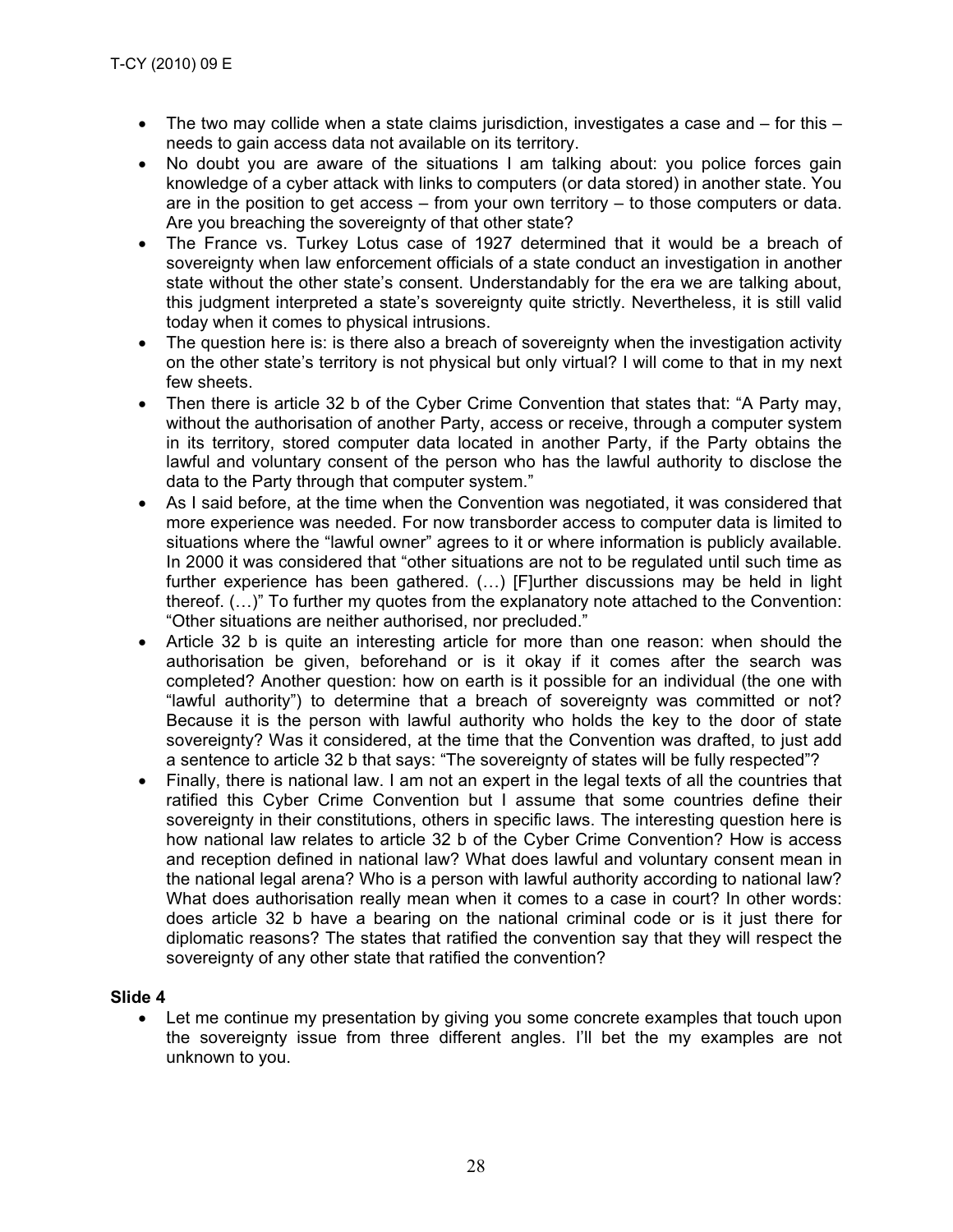- First of all the Ivanov-Gorschkov case that evolved in the US. It became a *cause célèbre* in recent diplomatic history as it resulted in a diplomatic row between the US and the Russian Federation.
- Ivanov and Gorschkov are Russian nationals whom the FBI lured to the United States. They were arrested and charged with committing certain cyber crime offences. No doubt they were guilty, but that is not the issue here.
- The issue is that the FBI agents, in proving their case, downloaded evidence from Russian computers to assure that the information was not lost or destroyed by associates of the men in Russia. By the way, this was done before the agents were able to obtain a search warrant.
- Gorshkov challenged the case against him, arguing that the FBI had violated the Fourth Amendment of the U.S. Constitution, which protects against unreasonable search and seizures. He also argued that the search violated Russian law.
- I myself raised an eyebrow when reading that the U.S. court dealing with the case, judged that Gorshkov's Fourth Amendment rights were not violated, as it does not apply to extraterritorial searches against non-citizens. I know American law works that way. But it seems discriminatory to me just the same. But not even this is the most interesting part about this case for my argument.
- It rather is the opinion held by the U.S. Court that Russian law was not violated and, regardless, it was irrelevant to the matter in the United States. The literature I consulted about this case was as succinct about this part of the case as I am presenting to you know.
- I do not know what Russian law says about this particular case, but probably it will have something to do about legal rights of Russian citizens being breached when judged by a foreign court. Or it might say something about Russian sovereignty being breached.
- Of course I can understand the ruling that a US court is not bound by Russian law. But what I find most interesting is that the US court obviously didn't consider it in the least necessary to motivate its judgment that sovereignty rights were or weren't breached.
- The result was a diplomatic row, which may or may not have to do with the fact that it involved the US and the Russian Federation, two major powers in the world.
- Then my second example: the Australian law. Like in the Netherlands, under Australian federal law, search powers related to computer evidence are no longer confined to specific locations. The Cybercrime Act 2001 envisages that evidentiary data may be dispersed across a computer network, and allows searches for off-site data accessible through computers located on the search premises. However, it is also stipulated that notification is required, where practicable, of the occupier of the remote premises. Moreover, the Australian Telecommunications Interception Act does not authorise the interception by Australian authorities of telecommunications where the sender and the recipient are both overseas.
- Let me now come to the provision of Australian law that touches on my argument: the provision that it is prohibited for foreign governments to intercept telecommunications within Australia. I find this a clear example of a specific national law implicitly – or explicitly, depending on where you stand – stipulating where state sovereignty it touched upon.
- Finally, the Belgian law, our neighbouring country. For law enforcement purposes the provision of the 2000 Computer Crime Act are quite helpful. First the law stipulates that a computer search can – under certain circumstances - be expanded to an interconnected system situated in another place.
- The interesting part is that the order to a search can also be given, even if the data are not situated on Belgian territory. (And when data are found, only copying is allowed.)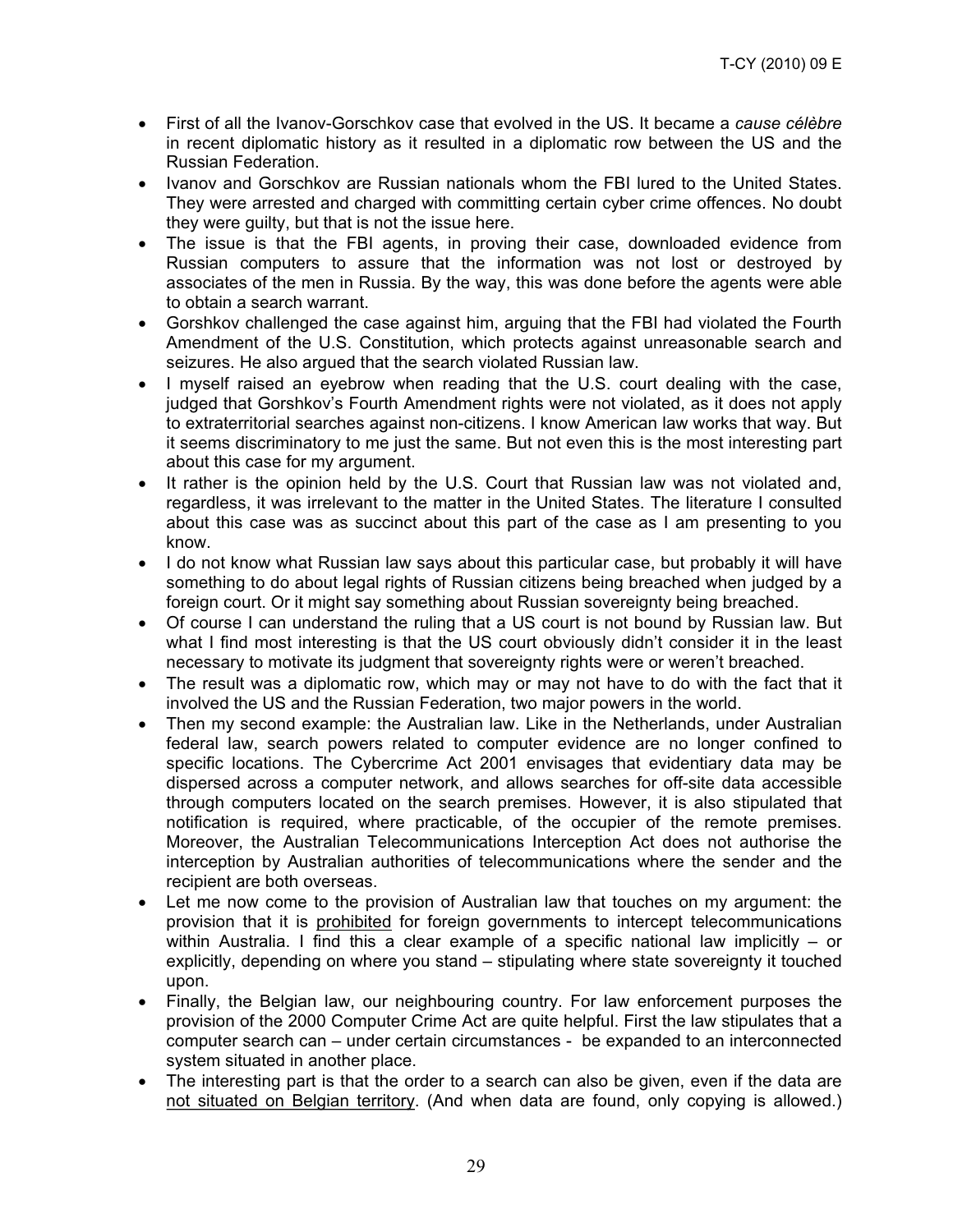What happens then is that the investigating judge shall report the extraterritorial search immediately to the Minister of Justice, who will subsequently inform the competent authority of the other state (Art. 88ter para. 3 CCP).

- I am not aware at least I didn't do any in depth research into this of the line of reasoning behind the phrasing of the Belgian law. But I can only assume that the Belgian legislature was of the opinion that a search into foreign computer systems – when started off in a Belgian system that is – counts for a non-physical intrusion. (The copy-only" provision would support this.) Informing the authorities of the other state – as a gesture of courtesy? – suffices.
- So, what we can see is that in the US at least in the particular case I discussed sovereignty of other states isn't a legal issue. The Australian example makes clear that states may define themselves where their sovereignty becomes an issue. Belgian law shows us that it is not all that clear whether a search on foreign computer, poses an intrusion to the sovereignty of other states.
- I can only imagine the legal and non-legal conflicts that may arise from all this.;-)

## **Slide 5**

- I thought it would be just, to also say something about the law in my own country, the Netherlands.
- As far as I can see, Dutch law takes a traditionalist stance when it comes to the relation between computer searches and the sovereignty of other states.
- Our Cyber Crime Act dates back to the mid-1990s. We are in the process of updating it. But I do not foresee any substantial changes compared to the current situation.
- When it comes to searches articles 125 i, j and o of our Code of Penal Procedure are the most relevant articles. They were drafted to conform to the Cyber Crime Convention, and enacted in 2006. I will focus only on article 125j, most relevant to our debate. It states that in case of a search (in a house or office) it is warranted to search computers present on that location, when the warrant allows that much. Searches must be done on location. Network searches or continued searches are also allowed (within certain limits), in as far as it granted by the rightful owner. Otherwise the examining judge can order the passwords to be given (except to the suspect, who is not obliged to incriminate himself).
- For searches to continue on systems outside the Netherlands the explanatory note of our Cyber Crime Act stipulates that this is not allowed other than through international public law. In practical terms, law enforcement should resort to mutual legal assistance.
- The provisions of article 24 of the Intelligence Services Act are broader than those of the Code of Criminal Procedure, but not when it comes to systems located outside the Netherlands.
- The last bullet-point (legal protection, privacy and notification rules) speak for themselves. They are not necessarily part of the debate surrounding sovereignty. I just wanted to mention them here, as I consider them to be the necessary counterbalance for all search rights endowed to our law enforcement services.

## **Slide 6**

- So, we come to the situation in 2010 as compared to the year 2000 when the drafting of the Cyber Crime Convention was finalised.
- New developments: from stand alone use to networked use, the rise of cloud computing, societies more dependent on ICT, changes in the way computer criminals work.
- As discussed when drafting the Convention: unilateral use of investigating powers/means is in principle permitted because of:
	- a) the need to act and get hold of probably volatile data;